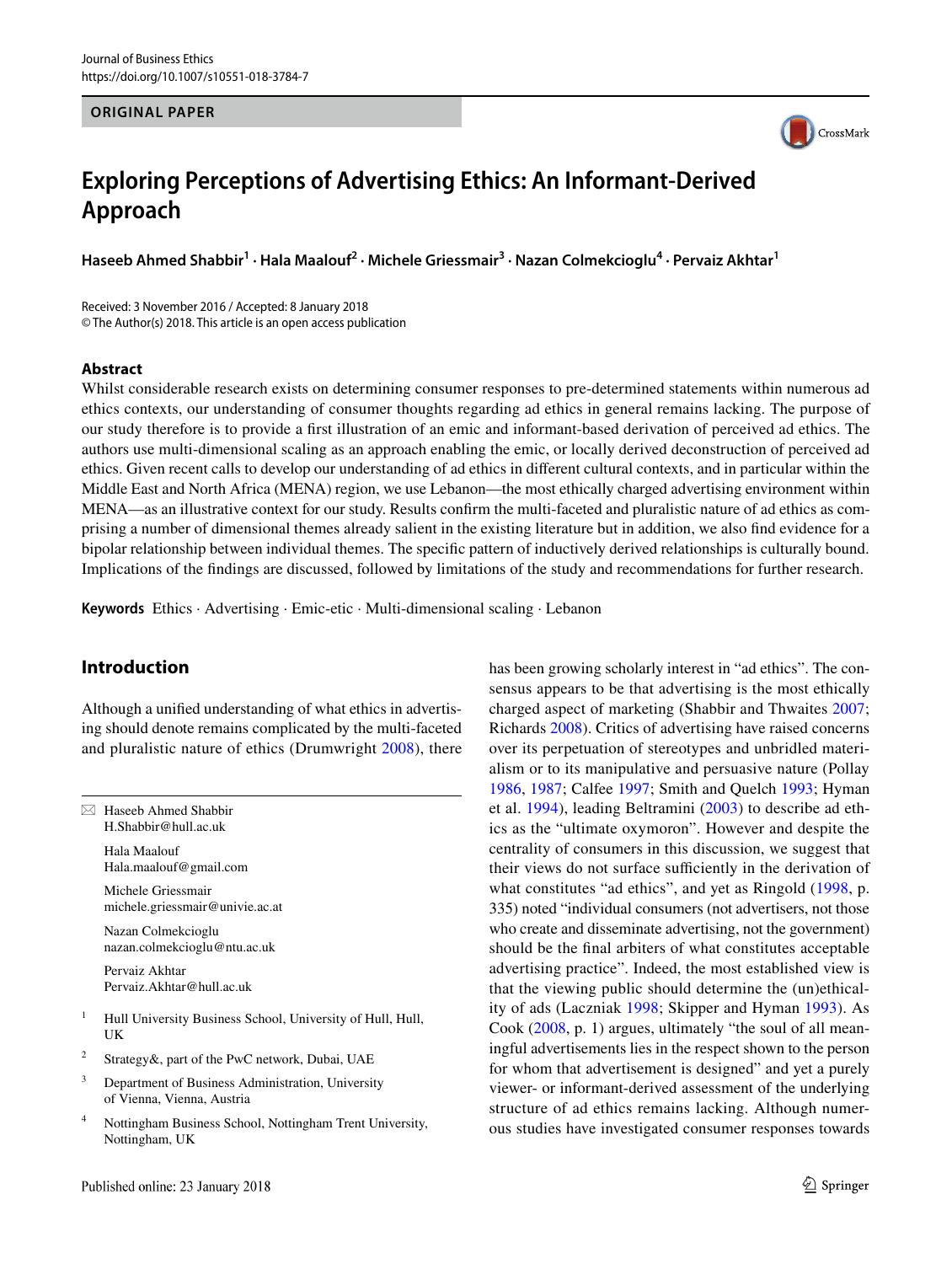specifc contexts in ad ethics and various public polls of attitudes towards advertising consistently fnd advertisers as one of the least ethical professions (Richards [2008\)](#page-16-1), we know of no study, which derives the general perceptions of consumers towards ad ethics.

Without developing an understanding of consumer concerns towards advertising, it is difficult for an ad sector to anticipate the unintended consequences of unethical ads (Bush and Bush [1994;](#page-14-4) Treise et al. [1994](#page-17-0); Polonsky and Hyman [2007](#page-16-7)). As Treise et al. [\(1994,](#page-17-0) p. 68) elaborate, "Consumer opinion that a specifc advertising practice is unethical or immoral can lead to a number of unwanted outcomes, ranging from consumer indiference toward the advertised product to more serious actions such as boycotts or demands for government regulation". Therefore, determining consumer perceived ad ethics may shed important insights to guide ad agencies to act in ways commensurate with what consumers perceive as violations of ethical norms. Therefore, the aim of the current study is to address this defciency by determining the general perceptions of ad ethics that the target audience holds. We do this by developing an inductively derived structure of ad ethics.

A Lebanese public perspective is used as an illustrative context for our study, thus addressing a second related gap, or the lack of understanding of ad ethics from diferent cultural perspectives. As Drumwright and Kamal [\(2016,](#page-14-5) p. 173) argue this gap in our knowledge "has not received attention commiserate with its importance". The notion that ethics vary across cultures has a rich and established tradition (Casmir [2013\)](#page-14-6). Consumer perceived ethics are also dependent on cultural variations (Swaidan [2012\)](#page-16-8) and by default, perceived ad ethics is also bound by a cultural dilemma since the target audience's "culture flters our perceptions of what constitutes good or responsible consumption" (Belk et al. [2005,](#page-14-7) p. 7). An audience-based derivation of ad ethics from the target cultural perspective could therefore reveal the unique combination of ethical characteristics associated with ads, effectively giving rise to a culture's "fingerprint" of perceived ad ethics.

It is important to note from the onset that whilst previous studies have used the controversial nature of ads as a proxy for their unethical content (e.g. Treise et al. [1994](#page-17-0)), we avoid this assumption. Not all controversial ads are unethical, and vice versa. Controversial ads can also generate positive efects such as in social marketing awareness campaigns (Fam et al. [2009](#page-15-2)). Moreover, since ethics is based on moral philosophies which fuctuate with individual judgement, "there is no such thing as a right/wrong or ethical/unethical ad, there are only latitudes [or boundaries] of ethicality" (Bush and Bush [1994,](#page-14-4) p. 33). The purpose of this article therefore is not to explore the philosophical discussions surrounding the rightness or wrongness of perceptions towards ads, but instead to determine the pattern of consumer thoughts in relation to ad ethics. As such, we provide advertisers with a means to determine the "boundaries or latitudes of ethicality" (Bush and Bush [1994\)](#page-14-4) so that advertisers can become more aware of the parameters used by their target audiences to evaluate the (un) ethical content of their ads. In doing so, we demonstrate an approach, which enables locally or emic-based derived associations of ad ethics, which advertisers can subsequently assess to manage their own creative process in relation to aligning their content with consumer judgements of ad ethicality.

Two research questions form the basis of this study. First, what can a locally derived, or an emic-based approach uncover in relation to what constitutes perceived ad ethics? Second, how can this informant-based derivation of ad ethics inform our understanding of the multi-faceted and pluralistic nature of ad ethics? The remainder of this study is structured as follows. First, the lack of a general ad ethics perspective is derived from an overview of the extant literature. Second, a rationale is developed for an informant and emic-based approach. Next, we discuss the methodological approach selected, multi-dimensional scaling (MDS) as enabling unprompted or free elicitation of word associations linked to ad ethics, and therefore consistent with an informant and emic-based perspective. The case for using Lebanon as an illustrative context is elaborated. Thereafter, the fndings of the MDS application to a sample of the Lebanese public are presented alongside a discussion of implications for theory development and elaboration. Finally, managerial implications, avenues for future research and limitations of the study are reviewed.

# **Literature Review**

At its most fundamental level, ethics is often understood as a reference to "just or 'right' standards of behaviour between parties in a situation, based on individual moral philosophies" (Bush and Bush [1994](#page-14-4), p. 32). By extension, advertising ethics tends to focus on "what is right or wrong in the conduct of the advertising function, and concerns questions of what ought to be done, not just what legally must be done" (Cunningham [1999](#page-14-8), p. 500). Classifcations of ad ethics diferentiate between message (or content) and business ethics (Drumwright and Murphy [2009](#page-15-3); Drumwright [2012](#page-14-9)). Message ethics relate to the ethical parameters surrounding the creation, dissemination and processing of ad messages or the "micro" perspective (Drumwright [2012\)](#page-14-9) of ad ethics. Within this stream, important insights have emerged on specifc advertising contexts. These range from gender stereotyping in ads (e.g. Boddewyn [1991](#page-14-10); Gould [1994;](#page-15-4) Kilbourne [1999\)](#page-15-5) and the vulnerability of children to advertising (e.g. Moore [2004](#page-16-9); Preston [2004;](#page-16-10) Treise et al. [1994](#page-17-0)) to racial content in ads (e.g. Shabbir et al. [2014](#page-16-11); Bristor et al. [1995\)](#page-14-11)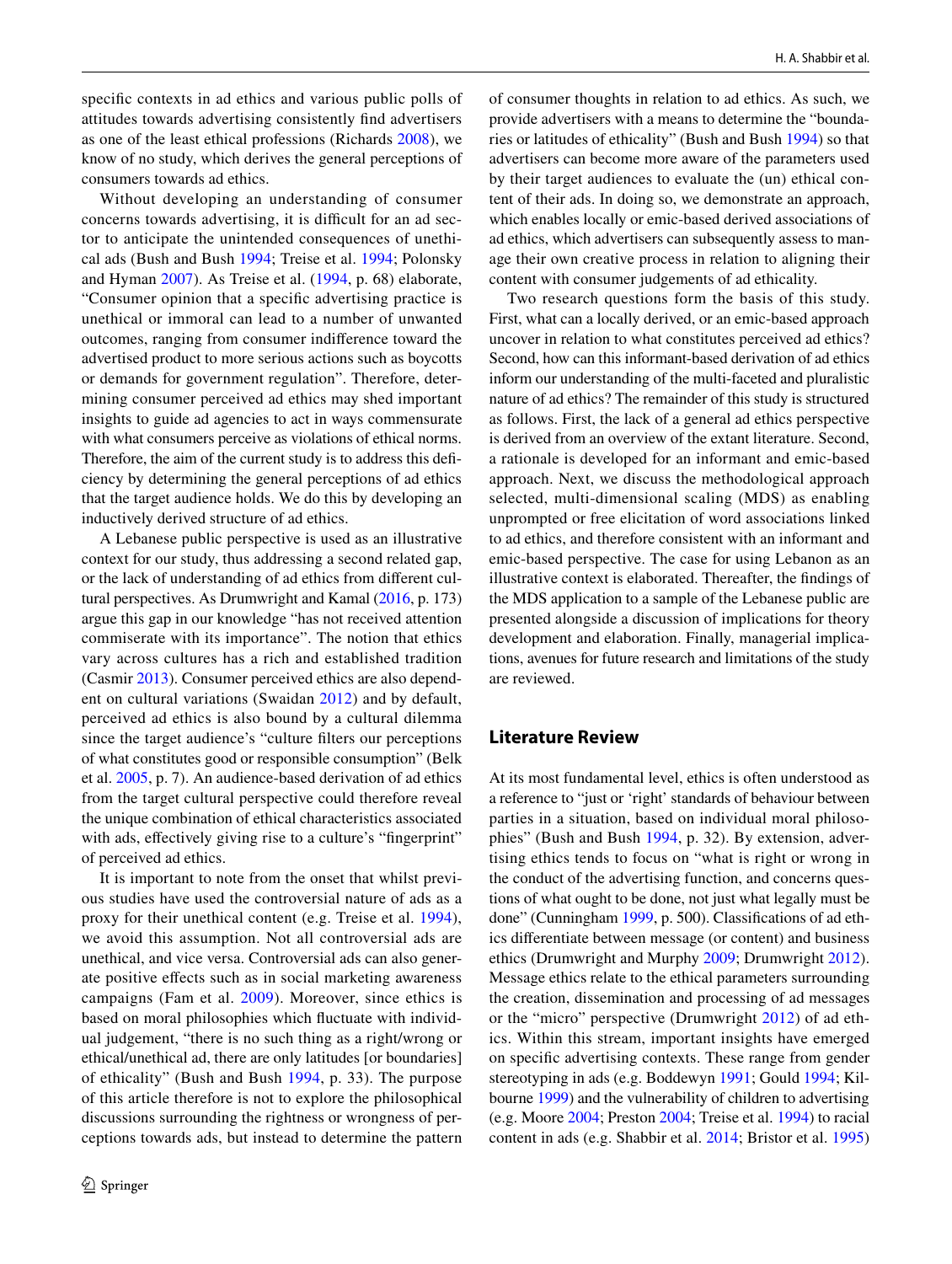and the use of fear as an ad appeal (e.g. Hastings et al. [2004](#page-15-6); Hyman and Tansey [1990](#page-15-7); LaTour and Zahra [1989](#page-15-8)). In contrast, a business ethics approach adopts an organisational or "meso" perspective (Drumwright [2012](#page-14-9)) and deals with the ethics of the ad industry. The focus within this stream has been on uncovering practitioner attitudes towards ad ethics (Drumwright and Murphy [2004;](#page-15-9) Drumwright and Kamal [2016\)](#page-14-5) or on how ad agencies should manage ethics (e.g. Hyman et al. [1990;](#page-15-10) Drumwright and Murphy [2009](#page-15-3); Hyman [2009](#page-15-11)). Linking both these streams is yet a third more earlier perspective based on a largely philosophical or "macro" approach (Drumwright [2012](#page-14-9)) focusing on the aggregate efects of advertising. Here, the debate revolves around whether advertising serves as a "mirror", merely reflecting the values of its target audiences (Holbrook [1987](#page-15-12)) or instead as a "distorted mirror", and therefore as a manipulator of audience values (Pollay [1986,](#page-16-2) [1987\)](#page-16-3). Reviewing this debate, Alexander et al. [\(2011](#page-14-12)) conclude the evidence points to advertising as a "moulder" of its target audience's values, both through its persuasive content (McCracken [1986](#page-16-12); Sun [2015;](#page-16-13) Drumwright and Kamal [2016\)](#page-14-5) and through its role as cultural intermediary (Cronin [2004;](#page-14-13) Cayla and Eckhardt [2008](#page-14-14); Drumwright and Kamal [2016\)](#page-14-5).

In what remains the only study to date to propose a multifaceted typology on what constitutes ad ethics, Hyman et al. [\(1994\)](#page-15-0) summarised, using extant literature at the time and interviews with advertising academics, the "primary topics" of consumer-based ad ethics inquiry. These primary topics were classifed as (1) deception in ads, (2) advertising to children, (3), tobacco advertising, (4) alcohol ads, (5), negative political ads, (6) racial and (7) sexual stereotyping. The versatility of this typology is refected in the fact that it "still provides researchers with the most rigorous and pragmatic agenda for exploring ethics in advertising" (Shabbir and Thwaites [2007,](#page-16-0) p. 75). Despite the rich stream of studies exploring specifc domains of consumer ad ethics, largely rooted in one of Hyman et al's [\(1994\)](#page-15-0) primary topic areas, our knowledge of what constitutes ad ethics purely from a consumer's perspective remains much more limited. As a result, our understanding of the relationship between diferent audience derived ethical domains is also lacking.

Compounding the aforementioned gap in knowledge is the notable absence of exploring ad ethics from diferent cultural perspectives beyond Western markets (Drumwright and Kamal [2016](#page-14-5); Moon and Franke [2000\)](#page-16-14). Rising concerns of ad ethics in the popular and trade press of other global marketing contexts warrants extending the contextual domain of ad ethics (Drumwright and Kamal [2016](#page-14-5)). As LaFerle ([2015,](#page-15-13) p. 163) notes, if ad agencies are to succeed in an increasingly diverse marketplace, then "ethical behaviour and cultural knowledge are key". One approach to investigating the ethics-culture nexus is the emic-etic dilemma. At its most basic level, this debate asks whether behaviour can be understood in terms of the culture in which it is derived from (emic) or whether cultural diferences can be understood as variations of underlying common themes (etic) (Berry [1990](#page-14-15); Casmir [2013](#page-14-6)).

When ad ethics have been explored in non-Western contexts, a cross-cultural lens has been adopted and therefore an etic, or "outside view" (Taylor et al. [1996](#page-16-15)) approach favoured, or where the assumption is that "Behavior [can be] described from a vantage external to the culture, in constructs that apply equally well to other cultures" (Morris et al. [1999,](#page-16-16) p. 783). In contrast, emic or "inside" approaches to investigating cultural phenomenon rest on assuming that, "Behavior [can be] described as seen from the perspective of cultural insiders, in constructs drawn from their self-understandings" (ibid, p. 783). An emic-based conceptualisation of ethics is often derived through words or descriptors used by informants representing the local target audience (Taylor et al. [1996](#page-16-15)). As Reinecke et al. [\(2016,](#page-16-17) p. 14) elaborate, it enables researchers to "experience-near understanding, that is, situated knowledge…of how individuals negotiate what is ethical or not in the social situation under study".

In relation to ethics and culture, the universalist position refects an etic approach in that it assumes that ethics supersede cultural limitations of any cultural system, does not necessarily equate or imply culture and instead a single set of values are applicable to all cultures (Hall [2013\)](#page-15-14). In contrast, the relativist position argues for an emic perspective and suggests that "culture as a sense making system necessarily implies ethics" (ibid, p. 21). Relativists therefore advocate a more complex nexus between ethics and culture since ethics is assumed as intrinsic to cultural values and norms. Moreover, the relativist position suggests that since value systems are unique to each culture, its "insiders" can only judge ethics. Since morality is also culture bound, the plurality of ethics can be explained by the defning norms of the societal context in which it is being explored (Haidt and Joseph [2004\)](#page-15-15). This position, therefore, accounts for the plurality of ethics as emerging from the relativism of underlying moral philosophies (Bush and Bush [1994;](#page-14-4) Crane and Matten [2004](#page-14-16)). A third position on the etic-emic dilemma argues for a dual role of universalism and relativism such that both are no longer considered as dichotomous perspectives (Hall [2013](#page-15-14)). This position assumes that underlying moral values, which underpin ethics, converge across cultures but the ethical evaluations of moral issues become refned by specifc cultural norms and values (Morris et al. [1999](#page-16-16)).

Whilst several etic-based studies exist which examine ad ethics across cultures, no previous study has sought to derive general perceptions of ad ethics derived solely from the cultural audience under investigation. Moreover, those studies which have adopted an etic cross-cultural perspective have investigated particular domains of ad ethics such as attitudes towards sexual appeals (Garcia and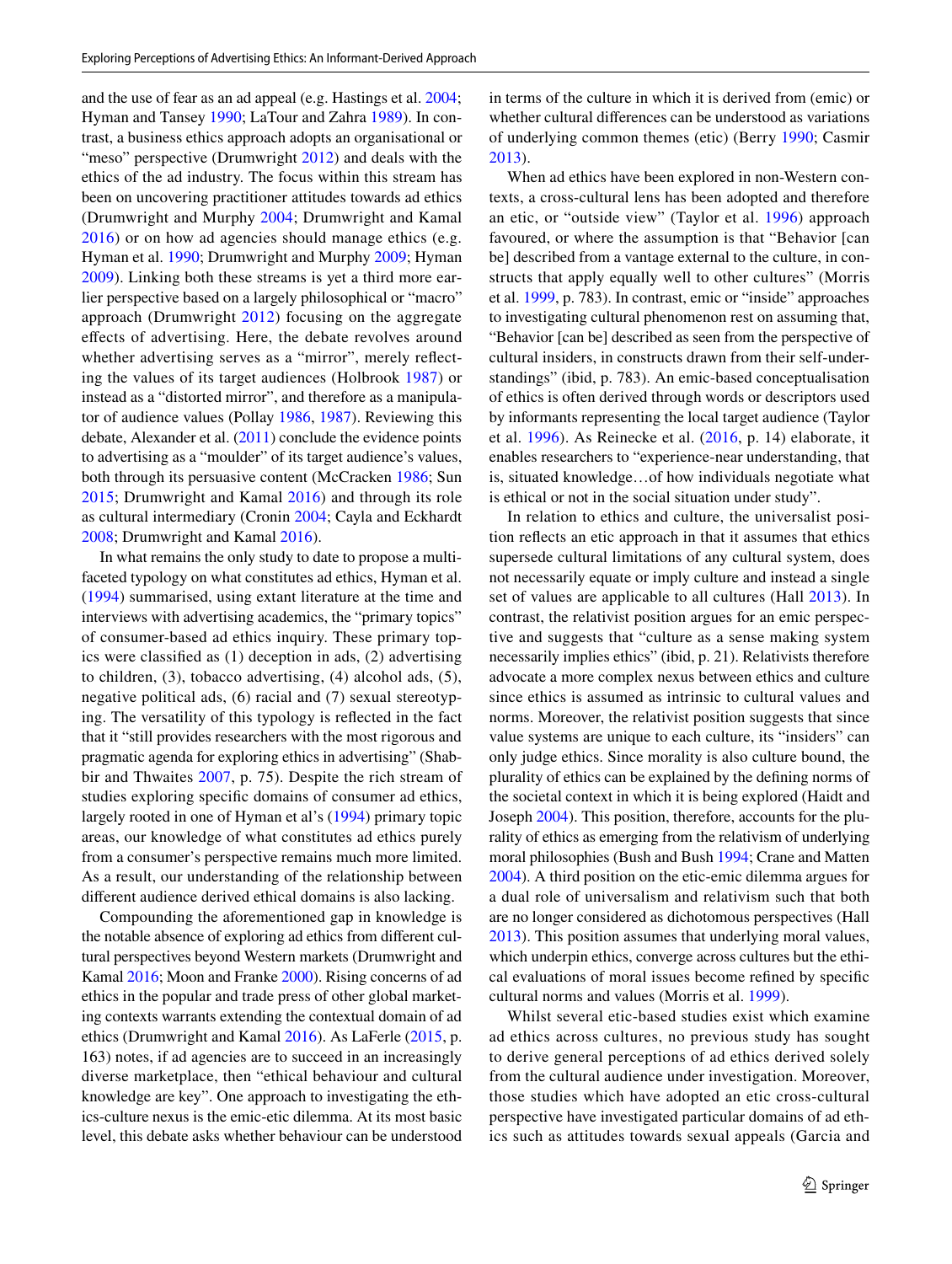Yang [2006](#page-15-16); Sawang [2010\)](#page-16-18), direct to consumer pharmaceutical advertising (Reast et al. [2008\)](#page-16-19) or violent images (Waller et al. [2013](#page-17-1)). Similarly, where the focus has been on uncovering one particular culture's attitude, the focus has again been on pre-selected ethical domains such as the ethics of food advertising in India (Soni and Singh [2012\)](#page-16-20) or offensive advertising in Singapore (Phau and Prendergast [2001](#page-16-21)). Even when a more general approach has been adopted, combinations of pre-selected categories have remained the foci. Treise et al. ([1994](#page-17-0)) and Mostafa ([2011\)](#page-17-2) for instance explore attitudes towards children, minority groups, sexual and fear appeals as correlates of advertising ethics. Emic-based derivations of consumer ad ethic contexts are fewer still but again specifc domains have been the foci of the investigations such as Waller and Lanasier's [\(2015\)](#page-17-3) study on the attitude of Indonesian mothers towards the pervasiveness of children's advertising.

Against this backdrop, we propose that an emic-based derivation of general ad ethics could contribute to our understanding of the multi-faceted and pluralistic nature of ad ethics. This approach is consistent with calls to conceptualise ad ethics in "a manner that satisfes the cultural expectations of consumers" (Rawwas [2001,](#page-16-22) p. 203). Given the inductive nature of the emic-based logic, *a priori* assumptions of what constitutes ad ethics do not govern the structure of any emergent structure of perceived ad ethics. Instead, any theory development or elaboration on the nature of general perceptions towards ad ethics rests solely on emergent or inductively derived outcomes. Prioritising this informantbased logic is elaborated further.

# **Stakeholder Theory**

Complementing an emic-based approach to investigating consumer perceived ad ethics further is stakeholder theory (Freeman [1984](#page-15-17)) or the view that managerial decision-making should "take account the interests of all stakeholders" (Jensen [2002](#page-15-18), p. 236). Among the myriad of potential stakeholders, consumers hold a particularly important position in advertising. O'Barr ([1994](#page-16-23), p. 8) for instance contends, "the consumer is [the] ultimate author of the meaning of an ad, the intention of the [ad] makers becomes of secondary importance", thus reiterating the overriding role of the con-sumer as "final arbiters" (Ringold [1998](#page-16-5)) or primary stake-holder in the consumption of advertising (Ringold [1998](#page-16-5); Skipper and Hyman [1993;](#page-16-6) Alexander et al. [2011\)](#page-14-12). However, and although the need to measure public attitudes towards ad ethicality is an established one (Hyman et al. [1994\)](#page-15-0), "there are no currently recognised mechanisms for evaluating" (Polonsky and Hyman [2007](#page-16-7), p. 5) the unintended consequences of advertising on its primary stakeholders. Existing approaches to determining consumer derivations of ad ethics remain limited.

For instance, survey based approaches to measuring ad ethics have traditionally been problematic (Drumwright [2008](#page-14-0); Skipper and Hyman [1993](#page-16-6)). Given the pluralistic nature of moral philosophies, "there appears to be no single standard of evaluation" for perceived ethics (Reidenbach and Robin [1988,](#page-16-24) p. 879), an issue compounded within the "advertising community where messages are targeted to a mass audience" (Bush and Bush [1994](#page-14-4), p. 33). As a result, both single and multi-item scales for capturing ethical evaluations of adverts are open to misspecifcation and misinterpretation, and have been deemed "missing", "vague" and "ambiguous" (Bush and Bush [1994;](#page-14-4) Skipper and Hyman [1993](#page-16-6)). Existing qualitative applications to uncover ad ethics also pose problems. A common practice for instance among ad agencies is to ask respondents for verbal self-reports to a pre-specifed ad (Hyman and Tansey [1990\)](#page-15-7). Whilst this constitutes a viable technique to gain direct insights from consumers, this approach still limits the array of potential associations due to the nature of the pre-coder specifed stimuli. Despite its shortcomings, this method is widespread. A report by the ASA (Advertising Standards Authority), *Public perceptions of ofence and harm in UK advertising* (ASA [2012\)](#page-14-17), is largely based on consumer responses to a pre-selected number of ads to guide focus group discussions. The deciphering of meaning behind the symbology or story within the corpus of the ad, i.e. semiotic or narrative-based evaluations, has also been popular among ad agencies. However, these too are prone to coder subjectivity and infuenced by coder socio-cultural norms, values and experiences (Coulter et al. [2001](#page-14-18)), and as a result would not be feasible if applied across an entire ad sector's ethical positioning. We therefore propose an informant-based logic to overcome some of the aforementioned problems in ascertaining consumer perceived ad ethics.

### **Towards an Informant‑Based MDS Approach**

Informant-based research in advertising has evolved to assure that the informant, rather than the coder, should select the stimuli for research (Zaltman [1997\)](#page-17-4) such that by "controlling the stimuli, informants are better able to represent their thoughts and feelings and identify issues that are both important to them and potentially unknown to the researcher" (Coulter et al. [2001](#page-14-18), p. 4). Given that individuals "may difer in the advertising activities they fnd (un) acceptable/(ir)responsible" (Polonsky and Hyman [2007](#page-16-7), p. 5), asking respondents to tap into their own associations with advertising ethics permits that individuals' unique beliefs, values and experiences to form the basis of their personal judgments. We contend that an investigation of ad ethics based on pre-selected stimuli forces consumers to respond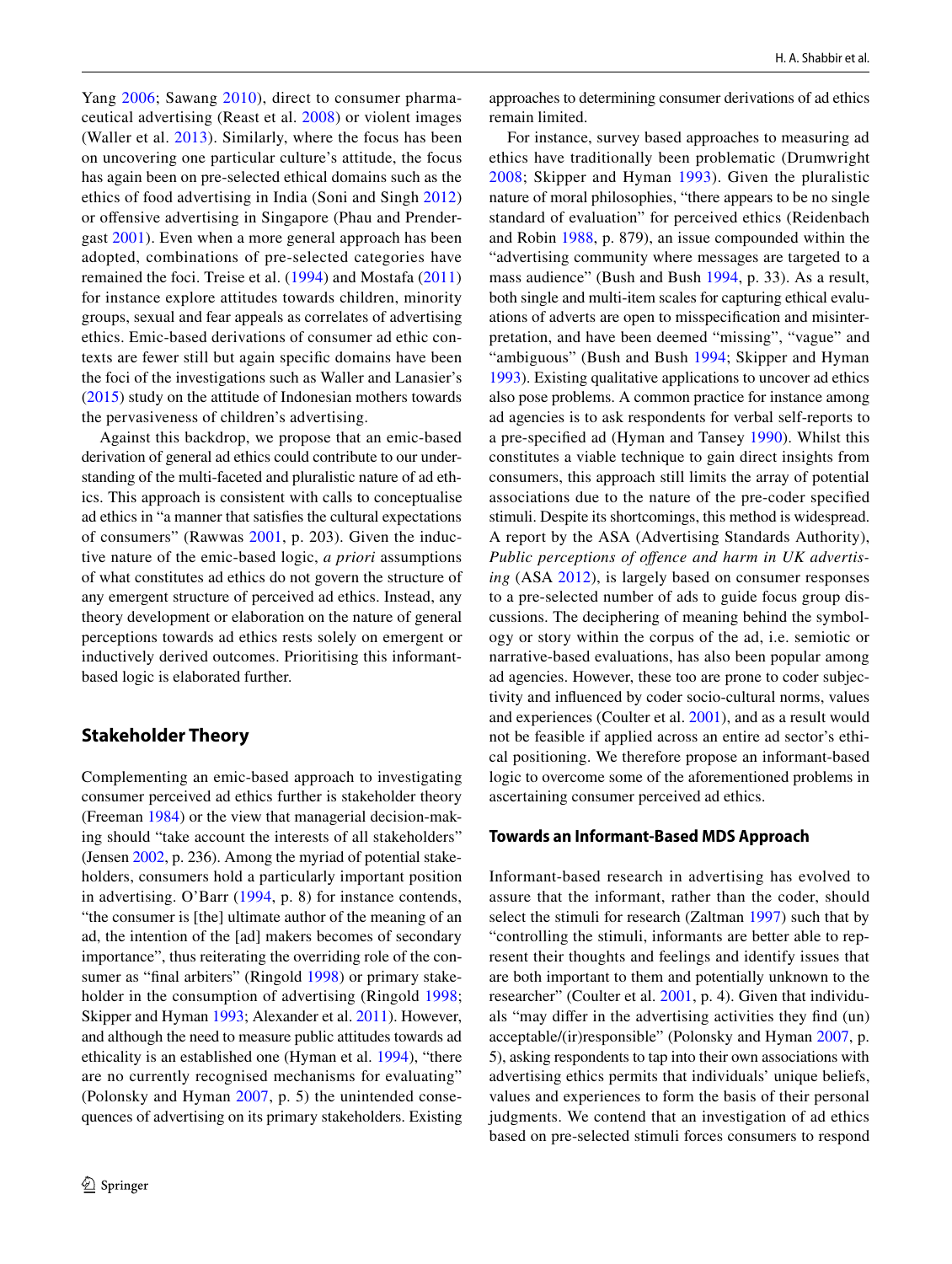to a pre-determined list of attributes rather than allowing them to "describe the target stimulus in terms that are salient to [them]" (Reilly [1990,](#page-16-25) p. 22). The free elicitation of associations from the target audience through an informative based approach therefore minimizes the "danger of forcing respondents to react to a standardised framework that may not be an accurate representation of their image" (Jenkins [1999](#page-15-19), p. 7). An informant-based approach to determine ad ethics is therefore also more consistent with an emic or "insider approach", thus enabling a greater reflexive focus on "the unanticipated and unexpected—things that puzzle the researcher" (Alvesson and Kärreman [2007](#page-14-19), p. 1266). As Reinecke et al. [\(2016](#page-16-17), p. 14) argue such an approach ensures any theory development or elaboration is "…through the lens of the participant's perceptions of his or her experiences rather than through the lens of abstract categories and concepts imposed by the researchers, including the normative assumptions that are always already inscribed into them".

Given the methodological need to uncover audience perceptions without imposing pre-specifed criteria to shape their judgements, we propose multi-dimensional scaling (MDS) as a viable technique to attain an informant-based derivation of perceived ad ethics. MDS comprises a number of procedures for analysing proximity data to identify "the underlying structure of complex psychological phenomena" (Pinkley et al. [2005](#page-16-26), p. 239) but critically does not require researchers to define categories for evaluation a priori. Instead, MDS allows dimensions to emerge solely on the basis of (dis)similarity ratings made by respondents. Within the context of this research, it means that we do not pre-specify the characteristics of ad ethics, but instead inductively derive the meaning of ad ethics through unprompted solicitation. This open, data-driven approach is in line with the notions of grounded theory (Strauss and Corbin [1997](#page-16-27)) and therefore ensures that the derived solution is truly informantbased and discovery-orientated in nature (Griessmair et al. [2011\)](#page-15-20). Furthermore, this approach also ensures an emicbased derivation since the generation of the initial input and condensation to dimensions are performed by the target group, and thus the target group's mental schemata is the underlying deriver of outputs. The latter point is especially important as people do not necessarily react to an "objective reality", as interpreted by researchers and coders, but instead to their uniquely and individually experienced environment (cf. Ellis [1962;](#page-15-21) Lazarus [1989](#page-16-28); Mahoney [1974](#page-16-29)). Finally, the rating procedure does not require respondents to directly provide ethical categories that underlie their judgments and perceptions—which might prove difficult considering the complexity of the phenomenon—but only to compare the stimuli and eventually provide descriptions. Thus, MDS enables the identifcation, categorisation, and labelling of perceptions even when the criteria used for the respective judgments are not fully explicit or not readily available in consumers' minds (Pinkley [1990;](#page-16-30) Pinkley et al. [2005](#page-16-26)). Since raters are not "cognizant of existing theory and [therefore] blind to the purpose of the study" (Griessmair et al. [2011](#page-15-20), p. 1066), the fndings are "less likely to be contaminated by the preconceptions or hypotheses of the researcher" (Pinkley et al. [2005](#page-16-26), p. 341). Systematic bias therefore is not eliminated by MDS but instead is minimised relative to alternative coding qualitative procedures (Griessmair et al. [2011\)](#page-15-20). MDS also allows for calculating the goodness of ft of the identifed dimensional solution (Borg and Groenen [2005](#page-14-20); Hair et al. [2010\)](#page-15-22). As such, it provides for additional reliability, relative to content analytical techniques for instance (Griessmair et al. [2011\)](#page-15-20), Finally, since the aim of our study is in establishing *boundaries* or *latitudes* of ethicality from an informant perspective, MDS is particularly suitable as it encapsulates the relativity of informant-elicited responses (Griessmair et al. [2011](#page-15-20)). A general sample from the Lebanese public provides an appropriate context for our study for several reasons.

### **The Lebanese Context**

First, the Middle East and North Africa (MENA) region has been "historically ignored in advertising research" (Kalliny et al. [2009](#page-15-23), p. 92) and indeed in the wider domain of international marketing research (Lages et al. [2015\)](#page-15-24). Despite being "portrayed by the sensationalistic media as politically unstable and potentially violent" (ibid, p. 5), the MENA region is characterised by rising levels of young consumers (Pew Research [2011\)](#page-16-31), exponential growth in media proliferation (Dubai Press Club [2012\)](#page-15-25) and therefore increasingly attractive for business opportunities (Lages et al. [2015;](#page-15-24) Drumwright and Kamal [2016](#page-14-5)). Second, and not unlike other emerging economies, MENA contexts have the potential to challenge conventional marketing thinking (Burgess and Steenkamp [2006](#page-14-21)) and facilitate the re-assessment of existing conceptualisations of marketing theory (Akbar and Samii [2005](#page-14-22)). In an era of globalisation, where "MENA [remains] largely ignored as academics focus on the evolving advertising industry in the West" (Smith, [2016,](#page-16-32) p. 3), MENA contexts, therefore, provide fertile examples to extend research in ad ethics beyond Western markets (Drumwright and Kamal [2016;](#page-14-5) Moon and Franke [2000](#page-16-14); Smith [2016\)](#page-16-32). However, as Smith ([2016](#page-16-32), p. 3) elaborates, given their "…lack of regulation, exponential economic growth, media revolutions and rapid move towards consumer-oriented thinking", MENA contexts are particularly vulnerable to unethical marketing. Drumwright [\(2016](#page-14-23), p. 1) also argued that a particular problem in the MENA region is the notable lack of "…laws that prevent people from doing misleading advertising or if there are laws they aren't enforced or are so specifc that they don't really deal with the important issues". Consequently, the MENA ad landscape is particularly "…ripe for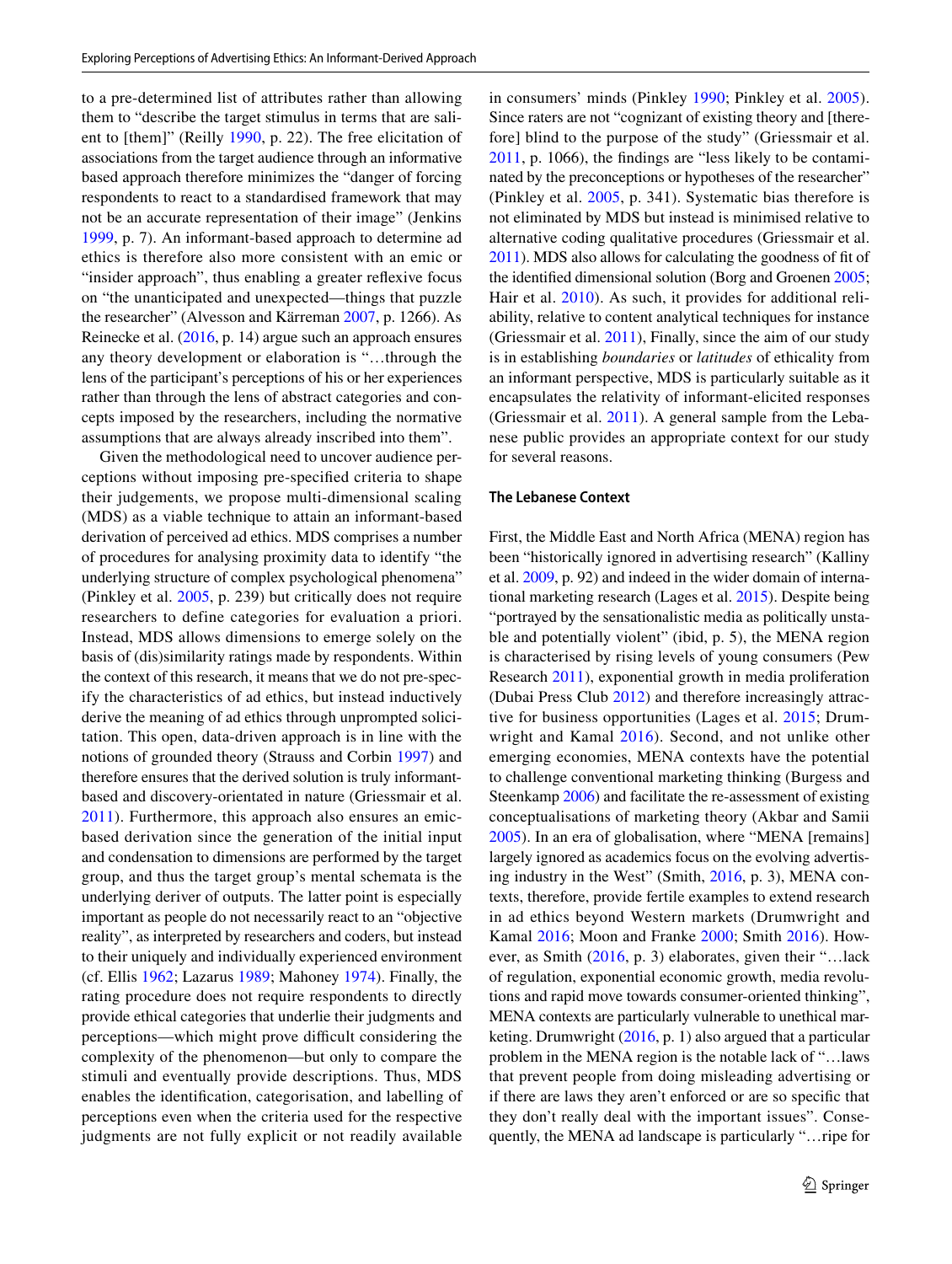ethical infractions" (Drumwright and Kamal [2016,](#page-14-5) p. 173) and therefore warrants attention.

Third, and specifcally in relation to Lebanon, the Lebanese ad sector is considered to be the most controversial in the MENA region (Kraidy [2007;](#page-15-26) [2010;](#page-15-27) Farah and El Samad [2015a](#page-15-28)). Whilst we recognise that not all ad controversies are necessarily unethical, nor all unethical content deemed controversial, public concerns and criticisms of Lebanon's ad landscape are rooted in established ethical infractions. These concerns for instance range over its widespread advertising of guns and armaments (Farah and El Samad [2014](#page-15-29)), political and sectarian messages (Dakroub [2008](#page-14-24))—often in conjunction with racial innuendoes (Farah and El Samad [2014\)](#page-15-29)—and its overt sexualisation of women (Anderson [2013](#page-14-25)). Although sexism in advertising is a worldwide phenomenon, it has been described as salient issue in Lebanon (Anderson [2013](#page-14-25); Farah and El Samad [2015b\)](#page-15-30). Until recently Lebanon also had no restrictions on tobacco advertising (Farah and Samad [2015a](#page-15-28)).

Fourth, as a "betwixt and between nation, [or] a hybrid culture" (Kamalipour and Rampal [2001](#page-15-31), p. 329), Lebanon, is "possibly one of the most complex in the region in terms of culture and society" (Farah and El Samad [2014,](#page-15-29) p. 345). Its relative non-compliance with the values governing other MENA ad sectors characterised by more traditional Arab cultural and ethical norms (Kalliny et al. [2009;](#page-15-23) Farah and El Samad [2015a](#page-15-28)), is refected in its own ad sector. According to Nasr ([2010\)](#page-16-33), Lebanon is unique in the MENA region given its post-confict struggle in defning a unifed self-identity (Nasr [2010;](#page-16-33) Farah and Newman [2010\)](#page-15-32) or in what has become a "nation-state with no sense of nationality to unite its people" (Nasr [2010](#page-16-33), p. 1). Traditionally caught between two poles, a pre-colonial pan-Arab or a post-colonial Francophone identity, the national agenda in Lebanon has been on reconstructing a new unifed "Lebanese identity" (Nasr [2010](#page-16-33)). Recently, Lebanese advertisers have been at the forefront of this national agenda to mould a "new" post-modernist cosmopolitan identity, which "transcends ideological and religious diferences" (ibid, p. 1). Common to cosmopolitan identity construction, the identities shown in Lebanese ads increasingly want to express a "space where cultures mirror one another" (Hannerz [1996,](#page-15-33) p. 104) and therefore reinforce a fusion of multiple local and, simultaneously, global identity ideals. Lebanon therefore serves as an ideal illustrative context to demonstrate whether perceived ad ethics refects underlying social and cultural ideals and as result, therefore also demands for a non-invasive approach. It is for this reason we focus on a general sample of the Lebanese public.

# **Method**

### **Generating Input for MDS**

The initial phase of MDS focuses on the free elicitation of mental stimuli to generate the initial input data (Mitchell and Olson [1981;](#page-16-34) Olson and Muderrisoglu [1979\)](#page-16-35). This process requires respondents to verbalise anything that "frst comes to their mind" in relation to the subject, and thereby ensures that a variety of associations in relation to the phenomenon are generated (Steenkamp and Van Trijp [1997\)](#page-16-36). An online link was posted (containing the open question "*What words or phrases frst come to your mind when you think of 'Ethics in Advertising'"?)* on various English-based Lebanese social media sites. Pre-screening questions ensured all respondents were citizens of Lebanon and had current residency in Lebanon. Associations were collected from a sample of 131 Lebanese consumers and were balanced according to gender (46.5% of the sample are males, 53.5% females) and age (average age of 30.4 years), thus refecting the age and gender profle of the Lebanese public (CIA [2016](#page-14-26)). Respondents generated on average four associations, resulting in a total of 524 associations. The next phase of MDS focuses on the (dis)similarity between these elicited aspects. As the distance-matrix is generated using similarity ratings, it is sufficient that identical or very similar associations are considered only once in the rating procedure. Thus, and consistent with other MDS studies within advertising contexts (e.g. Griessmair et al. [2011](#page-15-20)) the original set was condensed by removing duplicate responses, synonyms as well as words that are content-wise similar. Only six associations were removed for content-wise similarity but numerous synonyms and duplicate words were removed. The remaining 386 associations served as input for the MDS procedure.

Although a number of methods are available to create distance matrices (Borg and Groenen [2005](#page-14-20); Young and Hamer [1987\)](#page-17-5), the subjective clustering method is the only one capable of handling the large amount of input statements involved in the present study (Griessmair et al. [2011](#page-15-20)) and is subsequently described. A convenience sample of Lebanese raters, recruited through snowballing, and representing the gender, age and residency profle of the original sample were used to sort the 386 associations into decks based on the perceived similarity of the associations. Associations within a deck are maximally similar to each other and maximally dissimilar to the other decks, thus fulflling the conditions of a subjective clustering approach. Raters were advised to sort the associations one-by-one and regularly check the decks for consistency and re-sort the cards if necessary. In a fnal step, the raters had to name each deck and shortly describe why they considered the associations in the pack to be similar to each other and dissimilar from those sorted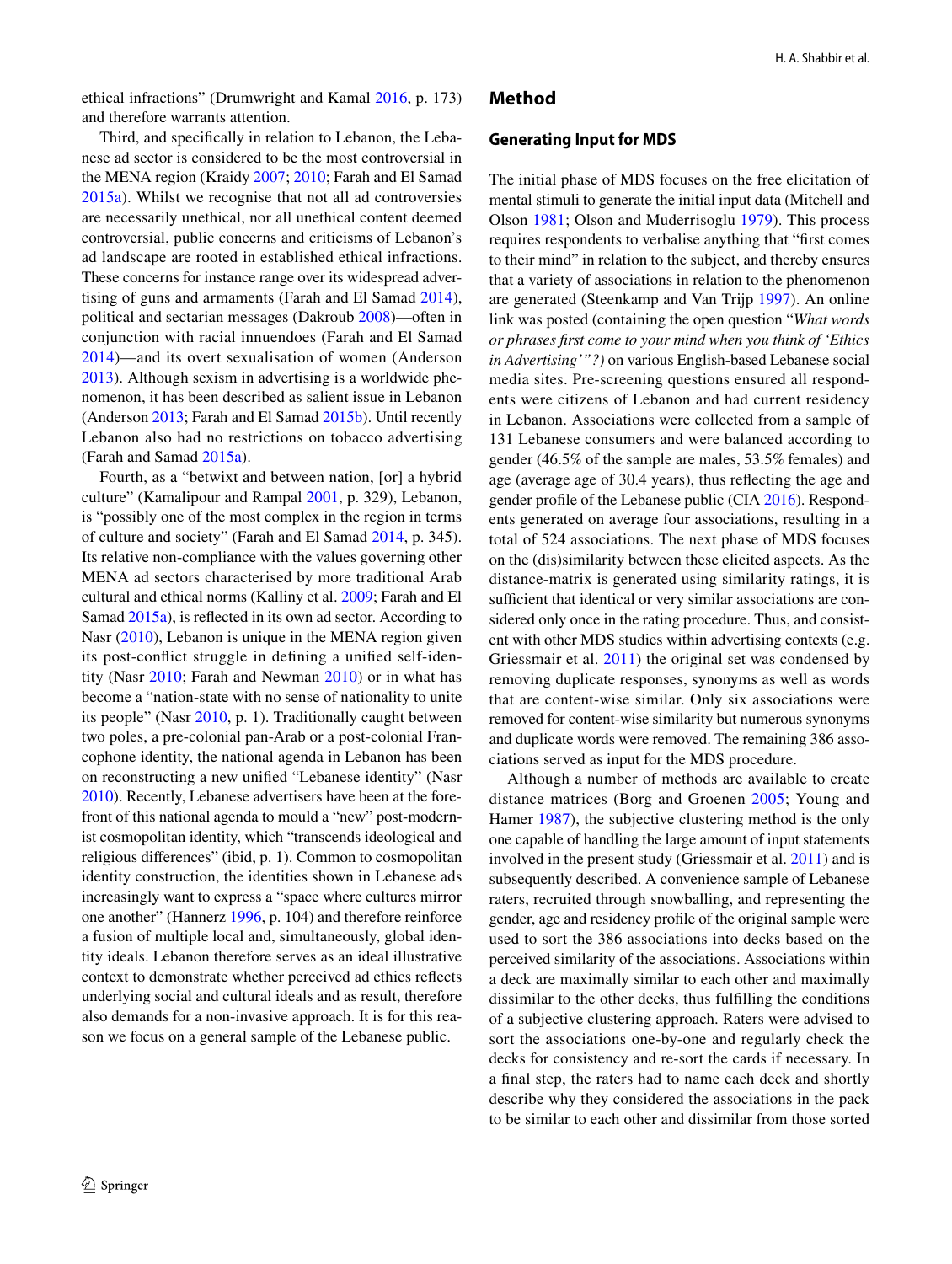into the other packs. This assessment provides valuable information for the eventual interpretation and classifcation of the dimensions. The sorting procedure took on average 80 mins and was assisted by a moderator (i.e. one of the authors) to ensure that instructions were read, understood, and fully implemented throughout the session. Even though Dong ([1983\)](#page-14-27) showed that raters' boredom and fatigue do not signifcantly infuence MDS solutions, we included options for several breaks to avoid rater depletion, although no rater opted to take one, thus confrming Dong's [\(1983](#page-14-27)) insight. A constant comparison technique was employed in reaching a theoretical sample size of 15 raters, with consistency checks made concurrently based on dimensional outputs, stress levels and goodness of ft indices.

### **Data Analysis**

The frequency with which the associations have been sorted into the same deck by the diferent raters represents the degree of similarity of associations. The resulting proximity data were subsequently analysed using Proxscal (Borg and Groenen [2005](#page-14-20)). Before initiating interpretation, the diferent dimensional solutions were rotated (Varimax) and normalised. The overall goal of the analysis is to identify the solution with the fewest dimensions and the richest interpretation (Borg and Groenen [2005;](#page-14-20) Young and Hamer [1987](#page-17-5)). In contrast to other exploratory methods, MDS does not provide a fnal criterion for determining the "right" number of dimensions and their interpretation (Hair et al. [2010\)](#page-15-22). For the present study, and consistent with MDS consistency checks (Borg and Groenen [2005](#page-14-20); Kruskal and Wish [1977](#page-15-34); Spence and Graef [1974;](#page-16-37) Young and Hamer [1987\)](#page-17-5), we employ criteria based on goodness of ft. Table [1](#page-6-0) shows the values indicating goodness of ft for the one- to fve-dimensional solutions. Following the elbow-criterion (Kruskal and Wish [1977](#page-15-34)), the fve-dimensional is deemed most optimal for this study. Moreover, the reported stress values indicate statistical support of the derived solution based on the sample of raters (see Table [1\)](#page-6-0).

It has to be noted that stress values increase with the number of word associations (MacCallum and Cornelius [1977](#page-16-38)). Thus, for the present study with 386 word associations,

<span id="page-6-0"></span>**Table 1** Goodness-of-ft measures for 1- to 8-dimensional solutions

|          | Normalised raw-<br>stress | Stress-1 | <b>S-Stress</b> |
|----------|---------------------------|----------|-----------------|
| 1-dim    | 0.278                     | 0.527    | 0.523           |
| $2$ -dim | 0.095                     | 0.308    | 0.220           |
| $3$ -dim | 0.052                     | 0.228    | 0.131           |
| 4-dim    | 0.035                     | 0.188    | 0.096           |
| 5-dim    | 0.026                     | 0.161    | 0.075           |

we expect higher stress values than in classical marketing applications usually involving only about 7–18 stimuli (Bijmolt and Wedel [1999;](#page-14-28) Henry and Stumpf [1975](#page-15-35)). Although the goodness of ft provides important information about the quality of the chosen solution, several scholars advise against using it as primary criterion (Jaworska and Chupetlovska-Anastasova [2009;](#page-15-36) Steyvers [2002](#page-16-39)). As pointed out by Chen ([2003](#page-14-29), p. 79), "the goal of MDS mapping is not merely to minimize the stress value; rather, we want to produce a meaningful and informative map that can reveal hidden structures in the original data". Thus, the goodnessof-ft measures were considered as preliminary criteria and the main focus was placed on deriving meaning behind the emergent dimensions.

For this level of interpretation, we applied a purely inductive approach in line with basic principles of Grounded Theory (Glaser and Strauss [1967\)](#page-15-37). The interpretation process starts with contrasting the extreme values of each dimension. Associations exhibiting high loadings on a particular dimension and low loadings on the other dimensions are especially indicative for the respective dimension (Pinkley et al. [2005](#page-16-26)). By contrasting the endpoints, the preliminary meaning of the dimensions are established.

### **Consistency Check**

In a next step, a multi-dimensional perspective is taken and additional consistency checks of associations located between the poles of dimensions are performed. These associations should "represent a blending of the identifed dimensions and ideally form clusters" (Griessmair et al. [2011](#page-15-20), p. 1072). The facets should meaningfully refect a blend of two or more dimensions, depending on the dimension they relate to more strongly. In order to facilitate understanding, we visualise the dimensionalisation via two-dimensional perceptual maps. These maps present each association or facet as having two coordinates in a two-dimensional space, and visually portray the extent to which these facets load on the relative dimensions (Griessmair et al. [2011\)](#page-15-20). The map plots each association, whereas the proximity of two associations with each other indicates how similar they are perceived to be. The items should ideally form clusters located between the axes. The clusters are made of items that are very close in space, thus perceived similar by the various coders. Extreme associations and clusters between the axes of two dimensions should simultaneously defne both dimensions. It is important to note, however, that this interpretation is two dimensional and some associations may load high on other dimensions as well. Therefore, consistency checks are made for all dimensional outputs. Consistency checks resulted in a set of dimensions with stable meanings along their respective endpoints. In order to facilitate methodological understanding, we exemplify consistency checks for two of our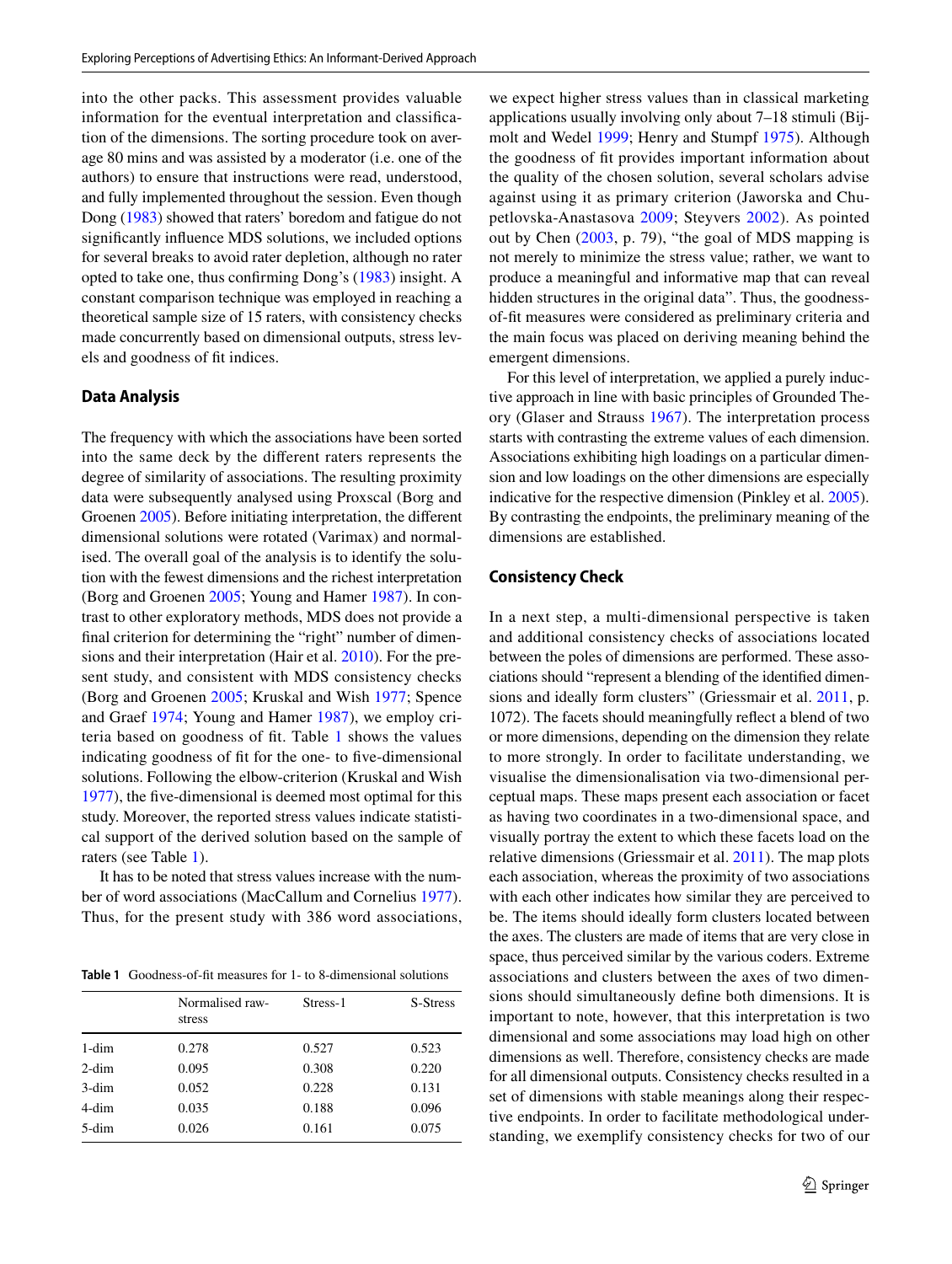dimensions (namely dimensions 3, which has subsequently been denoted Moral myopia–Sexuality) and 4 (subsequently conceptualised as Politics-CSR) in ["Appendix"](#page-13-0).

In this iterative process of contrasting extreme values, performing consistency checks, and recurrently integrating the raters' characterisation, the meaning of the dimensions is revised and altered until a consistent interpretation emerges. This classifcation of the dimensions was conducted by three independent judges and aided by the characterisations that the raters had earlier provided. Using Perreault and Leigh's [\(1989](#page-16-40)) inter-coder reliability measure, reliabilities exceeded the critical cut-off value of 0.80. The interpretation process detailed above was conducted for all dimensional solutions that met the goodness-of-ft criteria. The fve-dimensional solution deemed most appropriate is shown in Table [2.](#page-8-0)

In the subsequent section, we summarise the main inductively derived bipolar themes within each dimension. Subsequently, and to demonstrate the theoretical contribution of the fndings, we discuss the results in light of existing theory.

# **Results**

*Dimension 1* ("True Functions of Advertising—Lack of Concern for Advertising Standards") describes ideal functions of advertising on the one end, and the concern of a lack of regulation for advertising on the other end. Free word associations from respondents representing this dimension range on the one end (for "True Functions of Advertising") from "*Know your product, love your product*" (0.9616), "*Good ofers and prices*" (0.9450) to "*Respect for competitive products*" (0.8923); and on the other end (for "Lack of Concern for Advertising Standards") from "*No regulations*" (− 0.9918) to "*No control in advertising*" (− 0.9416) and "*No limits*" (− 0.9063).

*Dimension 2* ("Deception and Manipulation—Diversity") describes at the end of one pole the salient features of the diverse Lebanese culture, such as "*No racial discrimination in Lebanon*" (− 0.8995), "*Respect everyone's point of view*" (− 0.8906) and "*Refects the society we're living in*" (− 0.8211). At the other end, we fnd associations refecting deception and manipulation such as "*Fake facts in ad messages*" (0.9291) and "*We trick the customer into believing that by owning this product, he'll be making the deal of his life*" (1.00).

*Dimension 3* ("Moral myopia–Sexuality") suggests that sexuality strongly relates to ethics in ads on the one hand (for example "*Sexual connotations*" (− 0.9642), *"Women's sexuality to advertise unrelated products/services"* (− 0.9501) and "*Sex appeal is being used as the easiest approach to people's desires*" (− 0.9464). On the other hand, several associations relate to the justifcation of advertisers' behaviours such as "*Advertising is only a tool*" (0.735),

"*Advertising messages are most of the time honest*" (0.7220), "*There's room to be more courageous*" (0.7571) and "*Ethics are governed by savvy consumers*" (0.6904). Drumright and Murphy [\(2004,](#page-15-9) p. 11) in an investigation of advertising agencies, defned such sentiments as Moral myopia, or when "individuals [have] difficulty seeing ethical issues or seeing them clearly".

*Dimension 4* ("Political Advertising—CSR") refers to associations about humanitarian and local causes, in particular to children's welfare, on the one hand, and associations about a concern for political marketing in Lebanon on the other hand. The CSR associations include "*Children's Cancer Center of Lebanon (CCCL)*" (0.9208), "*Nothing with potential to be harmful to children*" (0.7663) and "*Contribution/donation*" (0.9305). Associations for unethical political marketing practices include references to "*Political brainwashing*" (0.8882), "*Black market at times of elections"* (0.9993) and "*Politicians abusing the ad system*" (1.00).

*Dimension 5* ("Harmful Effects—Cultural Self-Identity") refers to associations related to promoting the national and cultural identity through traditional icons and values on the one hand, and harm and dishonesty on the other hand. National values are expressed through associations such as "*Strong national brand identity*" (− 0.9164), and "*Nice local twist (using "Lebanese" phrases)"* (0.7774). Associations refecting harm and dishonesty include "*Corruption*" (0.8604), "*Lying*" (0.7742) and "*Unfair*" (0.7518).

# **Discussion**

The specifc combinational pattern derived from our fndings adds to our understanding of the multi-faceted and pluralistic nature of perceived ad ethics, since we know of no existing study, which positions specifc violations in consumer perceived ad ethics (e.g. harm or deception) against specifc cultural ideals (e.g. diversity or cultural identity). Unlike previous studies on ad ethics, our study sought general views on "ad ethics", thus opening up associations linked to ethical ideals as well as violations. We therefore extend existing typologies such as Hyman et al. ([1994](#page-15-0)) and Drumwright and Murphy [\(2009\)](#page-15-3) by proposing a dual approach, namely that for consumers, "ad ethics" is a confuence of ideals and violations which together shape the overall "latitudes or boundaries" of consumer perceived ad ethics. The imperative for this duality is consistent with Hyman [\(2009](#page-15-11), p. 199) who proposed that, "without an ideal for responsible ads, organisations are less likely to avoid irresponsible ads".

Critically however, we fnd that although both ad ethicsbased violations and ideals are distinct they are also interrelated, in a bipolar manner. Take for instance, the pervasive political advertising landscape of Lebanon positioned against the lack of evidence of CSR practices, or harm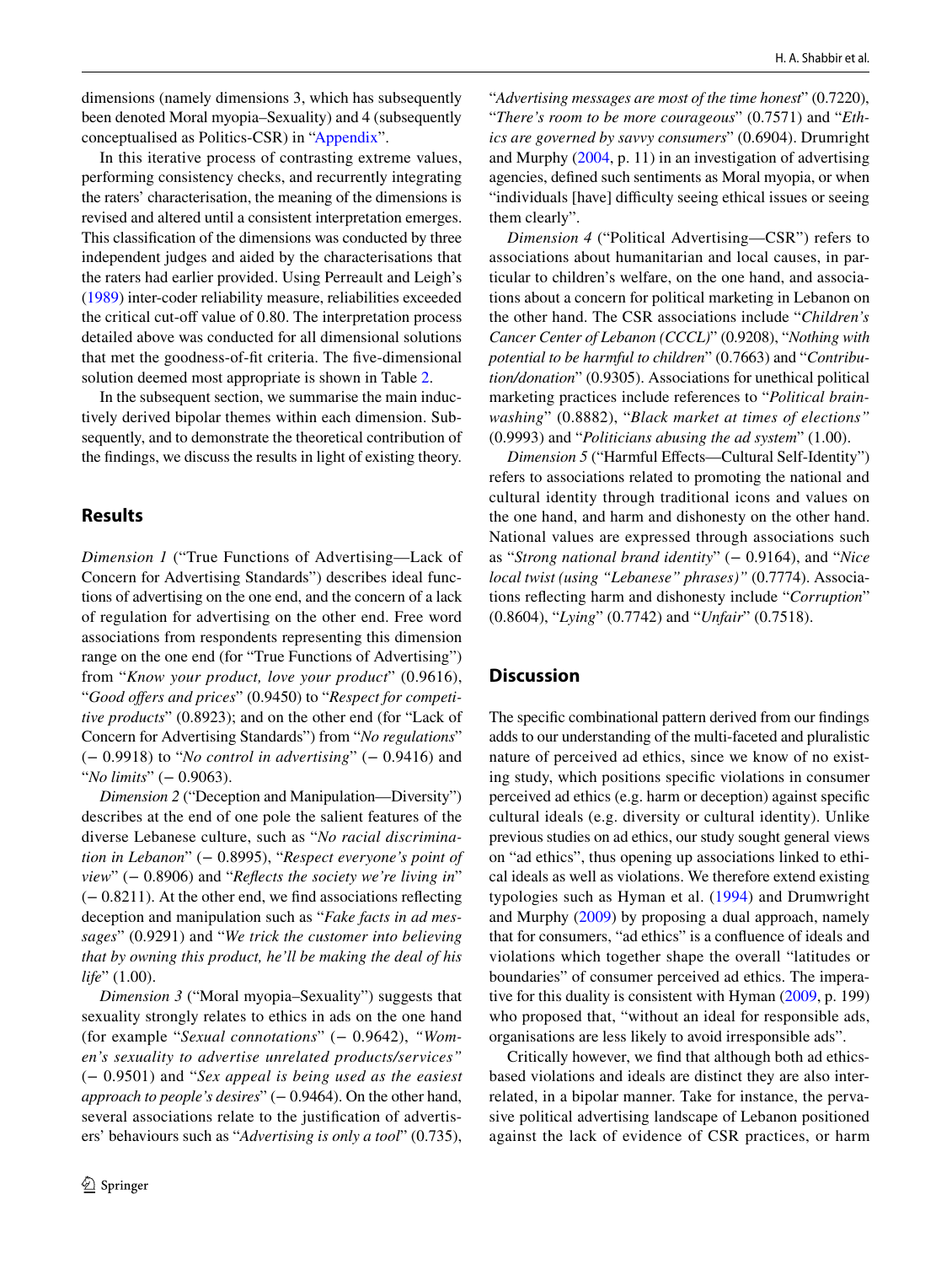<span id="page-8-0"></span>

|  | Table 2 Description of dimensions and items located at their endpoints (each dimension defined by its 2 poles) |  |  |  |  |  |  |  |  |  |  |  |  |
|--|----------------------------------------------------------------------------------------------------------------|--|--|--|--|--|--|--|--|--|--|--|--|
|--|----------------------------------------------------------------------------------------------------------------|--|--|--|--|--|--|--|--|--|--|--|--|

| Dimension 1                                                                                                   |                  | Dimension 2                                                                                               |                  |
|---------------------------------------------------------------------------------------------------------------|------------------|-----------------------------------------------------------------------------------------------------------|------------------|
| Lack of concern for advertising standards                                                                     |                  | Diversity                                                                                                 |                  |
| Very regulated (sometimes a disadvantage)                                                                     | - 1              | Harmony                                                                                                   | $-0.907034$      |
| No regulations                                                                                                | $-0.991825$      | No racial discrimination in Lebanon                                                                       | $-0.899506$      |
| No control on Advertising                                                                                     | $-0.941617$      | Celebrating our differences                                                                               | $-0.896722$      |
| No unethical ads in Lebanon, not because people are<br>more ethical or considerate, but because of censorship | $-0.936763$      | Toleration for others                                                                                     | $-0.888681$      |
| Moderately low level of ethical content                                                                       | $-0.920059$      | Accepting of differences                                                                                  | $-0.861306$      |
| No limits                                                                                                     | $-0.906351$      | Reflects the society we're living in                                                                      | $-0.821189$      |
| Pushes the limits sometimes                                                                                   | $-0.902121$      | Different people react differently                                                                        | $-0.811852$      |
| No ethics in advertisement                                                                                    | $-0.873271$      | Respect everyone's points of view                                                                         | $-0.809629$      |
| No one cares about ethics in Lebanon                                                                          | $-0.852424$      | Rules should apply to everyone                                                                            | $-0.80043$       |
| Where are they?!                                                                                              | $-0.828345$      | Depends on religious affiliation                                                                          | $-0.79258$       |
|                                                                                                               | $\boldsymbol{0}$ |                                                                                                           | $\boldsymbol{0}$ |
| True function of advertising                                                                                  |                  | Deception                                                                                                 |                  |
| Respect for competitive products                                                                              | 0.892345         | Copy/paste                                                                                                | 0.902359         |
| Competition                                                                                                   | 0.901116         | 0% interest loan on a car, when account fees lead to<br>a sum bigger than cumulative interest             | 0.917069         |
| Brand versus product                                                                                          | 0.912998         | Create a certain illusion to buy the product                                                              | 0.921553         |
| Trademark                                                                                                     | 0.925475         | Image and lifestyle focus rather than information                                                         | 0.923646         |
| Maintaining relationships with and toward customers,<br>clients, coworkers, employees, and employers          | 0.931223         | The disadvantages/risks unmentioned                                                                       | 0.927102         |
| Relationship versus materialism                                                                               | 0.933284         | Fake facts in ad messages                                                                                 | 0.929194         |
| Marketing tactics                                                                                             | 0.939458         | Ad projects a different image than reality                                                                | 0.980772         |
| Good offers and prices                                                                                        | 0.945027         | Stealing logos                                                                                            | 0.987739         |
| Product comparison                                                                                            | 0.945452         | "Wrong" or "untrue" marketing briefs to the<br>$agency = wrong$ advertising messages                      | 0.995173         |
| Know your product, love your product                                                                          | 0.961642         | We trick the customer into believing that by owning<br>this product, he'll be making the deal of his life | $\mathbf{1}$     |
| Dimension 3                                                                                                   |                  | Dimension 4                                                                                               |                  |
| Sexuality                                                                                                     |                  | Corporate social responsibility                                                                           |                  |
| Billboard of a CK underwear covered with insults                                                              | - 1              | Contribution/donation                                                                                     | - 0.930559       |
| Woman                                                                                                         | $-0.991978$      | Children's Cancer Center of Lebanon (CCCL)                                                                | $-0.920829$      |
| Use and display of women as the only attractive elements $-0.973829$<br>of an ad                              |                  | SESOBEL [An NGO/social service for the welfare<br>of disabled children]                                   | $-0.846975$      |
| CLARINS billboard in Antelias (sexy woman on a<br>bicycle)                                                    | $-0.971883$      | Corporate Social Responsibility                                                                           | $-0.840851$      |
| Sexual connotations                                                                                           | $-0.964297$      | Humanitarian aid for free                                                                                 | $-0.809564$      |
| Women's sexuality to advertise unrelated products/ser-<br>vices                                               | $-0.950145$      | Nothing with potential to be harmful to children                                                          | $-0.766388$      |
| Large billboard ads for underwear                                                                             | $-0.946624$      | A decree to avoid harmful effects of advertising on<br>society                                            | $-0.735829$      |
| Sex appeal is being used as the easiest approach to peo-<br>ple's desires                                     | $-0.94649$       | No drugs                                                                                                  | $-0.720517$      |
| Jewellery ads with sex appeal                                                                                 | $-0.942767$      | Refusing to advertise for companies, products or<br>services that harm humans and/or societies            | $-0.68939$       |
| Singers/dancers who instead of promoting themselves, try $-0.941522$<br>to sell their body                    |                  | Simple humour                                                                                             | $-0.686519$      |
|                                                                                                               | $\boldsymbol{0}$ | .                                                                                                         | $\mathbf{0}$     |
| Moral Myopia                                                                                                  |                  | Politics Advertising                                                                                      |                  |
| "Ethical advertising" = "educated idiot"                                                                      | 0.663238         | Advertising is ethical in Lebanon, except politically                                                     | 0.838669         |
| Restrictions should be very low                                                                               | 0.670673         | Loose on political advertisements                                                                         | 0.8555           |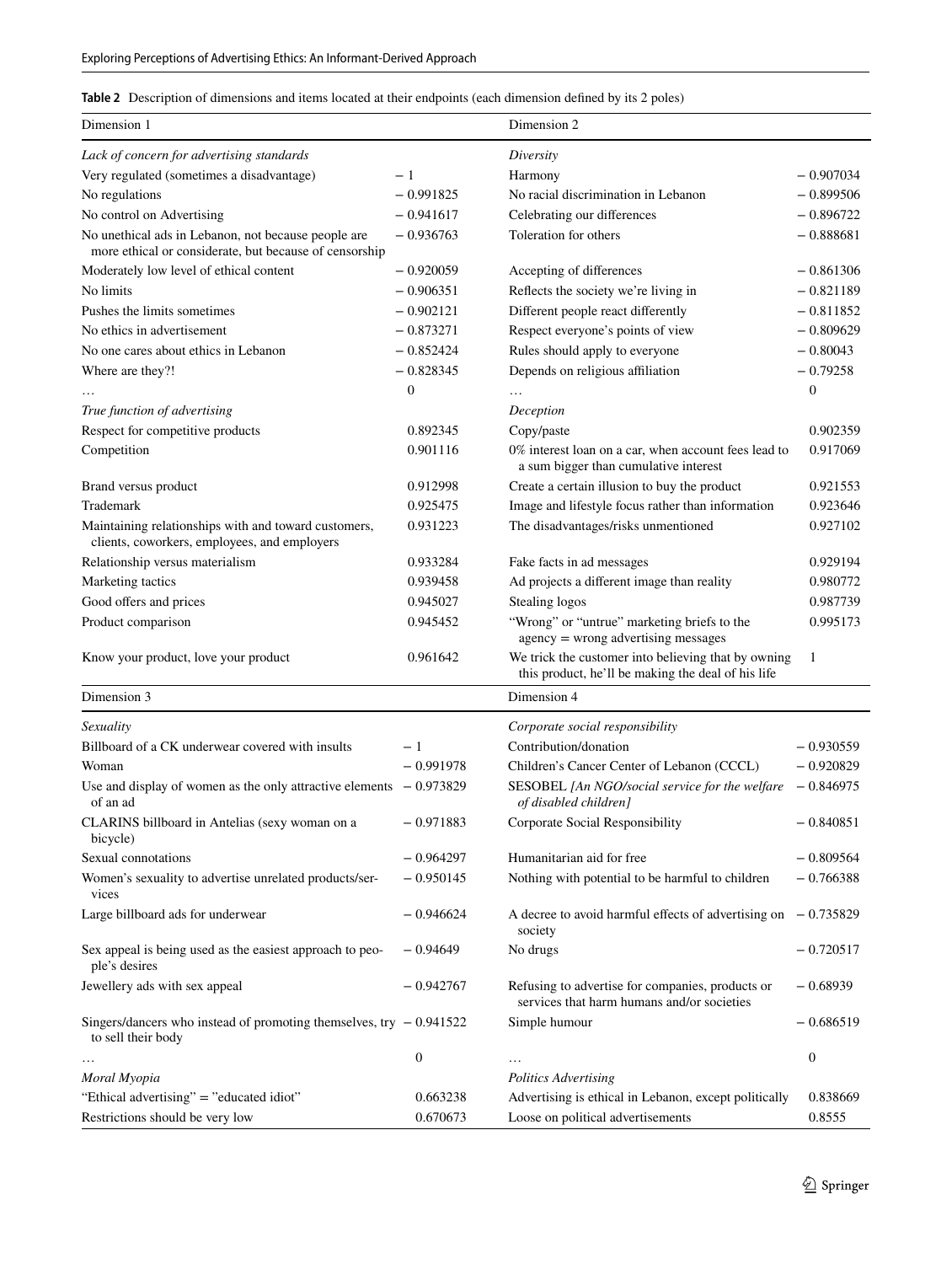#### **Table 2** (continued)

| Dimension 3                                                                               | Dimension 4 |                                              |          |  |
|-------------------------------------------------------------------------------------------|-------------|----------------------------------------------|----------|--|
| Lebanese advertise about whatever they want as long as it<br>does not get them in trouble | 0.685008    | Connections                                  | 0.860322 |  |
| Ethics governed by savvy consumers                                                        | 0.690416    | Using war as an advertising content          | 0.86365  |  |
| Advertising goal is money at the detriment of morals                                      | 0.700147    | Political brainwashing                       | 0.888241 |  |
| Advertising messages are most of the time honest                                          | 0.722093    | Political Campaigns don't have ethical value | 0.941311 |  |
| Advertising is only a tool                                                                | 0.735153    | Political campaigns nourish intolerance      | 0.956008 |  |
| Saturated advertising market                                                              | 0.739986    | Politically oriented                         | 0.963763 |  |
| There's room to be more courageous                                                        | 0.757129    | Black market at times of elections           | 0.999353 |  |
| Legal or illegal?                                                                         | 0.766551    | Politicians abusing the ad system            |          |  |

| Dimension 5 |
|-------------|
|-------------|

*Cultural Identity*

| "Mama il wled shta2oolik" (Lebanese ad) [translation: "mum the kids are missing you"]                                   | $-1$        |
|-------------------------------------------------------------------------------------------------------------------------|-------------|
| "Tleteh bwa7ad" (traditional ad) [translation: "3 in 1 home cleaning product"]                                          | $-0.936845$ |
| Strong national brand identity (i.e. Almaza, Exotica,)                                                                  | $-0.916425$ |
| One people                                                                                                              | $-0.880503$ |
| Nice local twist (using "Lebanese" phrases)                                                                             | $-0.777401$ |
| In my humble opinion it is not necessary to have it, if I want to make a point I should be able to do it however I want | $-0.767246$ |
| A better country                                                                                                        | $-0.759311$ |
| A united strong people                                                                                                  | $-0.749454$ |
| Depends on each Ad or TVC (discuss or fragmentise each)                                                                 | $-0.731627$ |
| Culture specific in general                                                                                             | $-0.726404$ |
|                                                                                                                         | $\theta$    |
| <b>Harmful Effects</b>                                                                                                  |             |
| Acting without interference                                                                                             | 0.730074    |
| Excessive                                                                                                               | 0.736671    |
| Witty                                                                                                                   | 0.737491    |
| Unfair                                                                                                                  | 0.751886    |
| Harm                                                                                                                    | 0.753245    |
| Irrelevant                                                                                                              | 0.769667    |
| Lying                                                                                                                   | 0.774279    |
| Irony                                                                                                                   | 0.780074    |
| <b>Bias</b>                                                                                                             | 0.807075    |
| Corruption                                                                                                              | 0.860458    |

against cultural identity. Efectively, our study has provided a mechanism to identify the doppelgänger, or "twin opposite" image (Thompson et al. [2006](#page-17-6)) of individual sub-dimensions comprising "perceived ad ethics". In doing so, we extend the debate on advertising as a refection of societal values, but within the context of ad ethics. Therefore, from a theoretical perspective, we provide an initial foray into a distorting "mirroring effect" (cf. Pollay [1986](#page-16-2), [1987](#page-16-3)) but between ethical violations and ideals related to ad ethics. We demonstrate that certain violations in ad ethics are related negatively to specifc ideals, the expression of which may be culturally bound. Based on this, it can be argued that the pluralistic and multi-faceted nature of ad ethics is more complex than previously thought. We therefore propose that perceived ad ethics, not unlike ethics in general (Casmir [2013;](#page-14-6) Hall [2013](#page-15-14)) is also a confuence of both universalism and relativism. Whilst the violations derived in the MDS output, or deception, harm, sexual imagery and political advertising, are largely universalist themes in ad ethics and therefore common to most global codes of conduct for advertising (e.g. CAMPC [2011](#page-14-30)), the derived ideals are largely culturally bound and therefore more refective of relativist themes. To support this proposition, we delve deeper into theorising at the individual dimensional level to demonstrate how the specifc pattern arising from our study can indeed be traced to nuances within the socio-cultural fabric of the target audience. In doing so, we also elaborate on existing theories related to individual dimensional levels.

As a polar opposite of the "True functions of advertising", the "Lack of concern for advertising standards" emerged in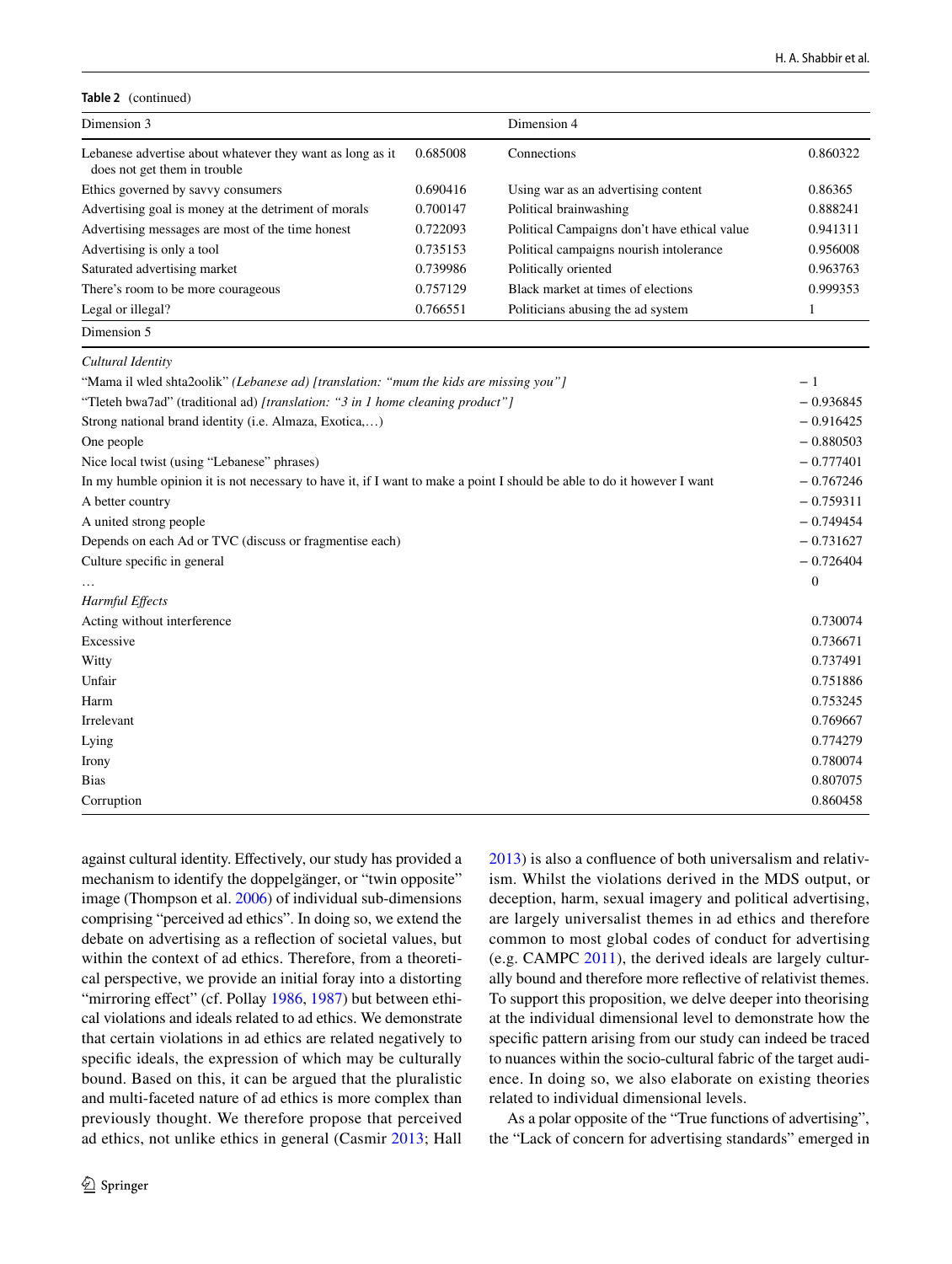consumers' minds. This should come as no surprise since critics of advertising often propose to strengthen existing industry and legal standards or to introduce regulations as a means to overcome problems inherent in advertising ethics (e.g. Cohen-Eliya and Hammer [2004](#page-14-31)). The fact that both polar dimensions also include positive and negative associations refects the complexity of this debate. This intra- and inter-dimensional tension suggests an unresolved debate among the Lebanese audience and refective of the wider debate commonly found in academic research, where advocates of increased regulations face proponents who believe in the inherent functionality of advertising (e.g. Cohen-Eliya and Hammer [2004](#page-14-31); Phillips [1997](#page-16-41)). It also points to consumers' ability to articulate the largely macro and philosophical business ethics perspective (Drumwright and Murphy [2009\)](#page-15-3) case to ad ethics. However, it is within message based ad ethics dimensions where we see greater culturally infuenced derivation.

Although diversity-related aspects, as well as deception, have attracted strong attention within the advertising literature (see for e.g. Hyman et al. [1994](#page-15-0); Phillips [1997](#page-16-41); Shabbir and Thwaites [2007](#page-16-0); Cohen-Eliya and Hammer [2004](#page-14-31); Taylor and Stern [1997](#page-16-42); Williams et al. [2004](#page-17-7)), this is the frst study to show their categorisation as dimensional opposites. This bipolar nature of diversity and deception can be understood as a contribution to Aditya's ([2001](#page-14-32)) call for extending our understanding of deception in marketing to include psychosociological effects on individuals and therefore to include ads that have "…the potential to…cause an erosion of ethical values deemed desirable in society". According to Darke and Ritchie ([2007\)](#page-14-33), deceptive ad content can generate a dual processing efect such that consumers will actively motivate themselves to protect against subsequent deception. Therefore, in a culture where deceptive ad content is associated with recurrent stereotypical portrayals of sectarian diferences, as in the case of Lebanon, it is possibly that a dual processing efect generates the ethical ideal of diversity to counter this deceptive theme. In other cultural contexts, other ideals of ethical values may become the primary disassociate counterpart of deceptive ads, depending on public perceptions of which cultural ideals have been violated by the ad sector's deceptive content.

Sexual imagery has also attracted considerable attention in the extant literature on ad ethics (e.g. Boddewyn [1991](#page-14-10); Cohan [2001;](#page-14-34) Gould [1994;](#page-15-4) Latour and Henthorne [1994\)](#page-15-38) and given its widespread use, the sexualisation of women has traditionally been viewed as one of the most pervasive violations of ad ethics (Boddewyn [1991\)](#page-14-10). Our findings indicate that sexual imagery forms a bipolar opposite with moral myopia or when "individuals [have] difficulty seeing ethical issues or seeing them clearly" (Drumwright and Murphy [2004](#page-15-9), p. 11). Moral myopia in our fndings was refected in shifting the blame on the educated consumer or society, arguing that what is legal is moral and emphasising the rights of the advertiser as rationalisations for accepting unethical ad content. Our fndings contribute to Belk et al. [\(2005](#page-14-7)) who also found this rationalisation but towards unethical corporate practices as a justifcation for ambivalence towards unethical consumption. In addition however, the bipolar nature of moral myopia and sexuality suggests that it is possible when sexual expression in ads become normalised in a culture, the public may become desensitised to such an extent that rationalisation becomes the only alternative counterpart. This is consistent with the normalisation of cultural stereotypes since when stereotypes become embedded and normalised within cultures, those cultures may resist breaking such stereotypes by building cognitive defences to justify them (Cohen-Eliya and Hammer [2004\)](#page-14-31).

Given its "special status" and "above the law" nature, political advertising has attracted growing public concern (Kaid [2004](#page-15-39); Lau et al. [2007](#page-15-40)) as well as traditionally being one of the primary ethical concerns in advertising (Hyman et al. [1994\)](#page-15-0). The relationship between political communications and CSR has, however, only been discussed from an organisational perspective, whether generally (Aguilera et al. [2007;](#page-14-35) Scherer and Palazzo [2011;](#page-16-43) Jamali and Neville [2011](#page-15-41); Fooks et al. [2013\)](#page-15-42) or within the context of ad agencies (Drumwright and Murphy [2009\)](#page-15-3). Negative political communications can, however, also impact civic attitudes and system-based beliefs, or those linked to public attitudes to government and its functionality (Lau et al. [2007\)](#page-15-40). The Lebanese political culture provides an ideal context for CSR to emerge as a bipolar dimensional opposite of political advertising. At one extreme, Lebanon is unique in that political advertising has become as pervasive as corporate advertising (Maasri [2009\)](#page-16-44) and political mistrust saturated. A report by the World Economic Forum [\(2014\)](#page-17-8) for instance scored Lebanon having the highest public mistrust of any country in the world, ranking it 148th out of 148 in the "public trust in politicians" category. Lebanon has historically sufered from a "relative absence of state-sponsored social safety" (Cammett [2014](#page-14-36), p. 38) leaving the space for non-state sectarian actors to instead provide a sense of "compassionate communalism" (Cammett [2014\)](#page-14-36). One consequence of this has been a growing consensus that enabling CSR is detached from state support. According to Sakr ([2013\)](#page-16-45), state imposed "bureaucratic and regulatory obstacles" (Sakr [2013](#page-16-45), p. 1) have caused Lebanon to lag behind other MENA countries in harnessing CSR initiatives. Work by Jamali and colleagues (Jamali and Mirshak [2007;](#page-15-43) Jamali et al. [2009](#page-15-44); Jamali and Neville [2011](#page-15-41)) on CSR in Lebanon fnds that executives struggle to prioritise CSR due to political volatility and turbulence. In a healthy political climate, one would expect the political apparatus to be associated with local benefts but our fndings indicate that the opposite can also ensue in a climate where mistrust of political communication reaches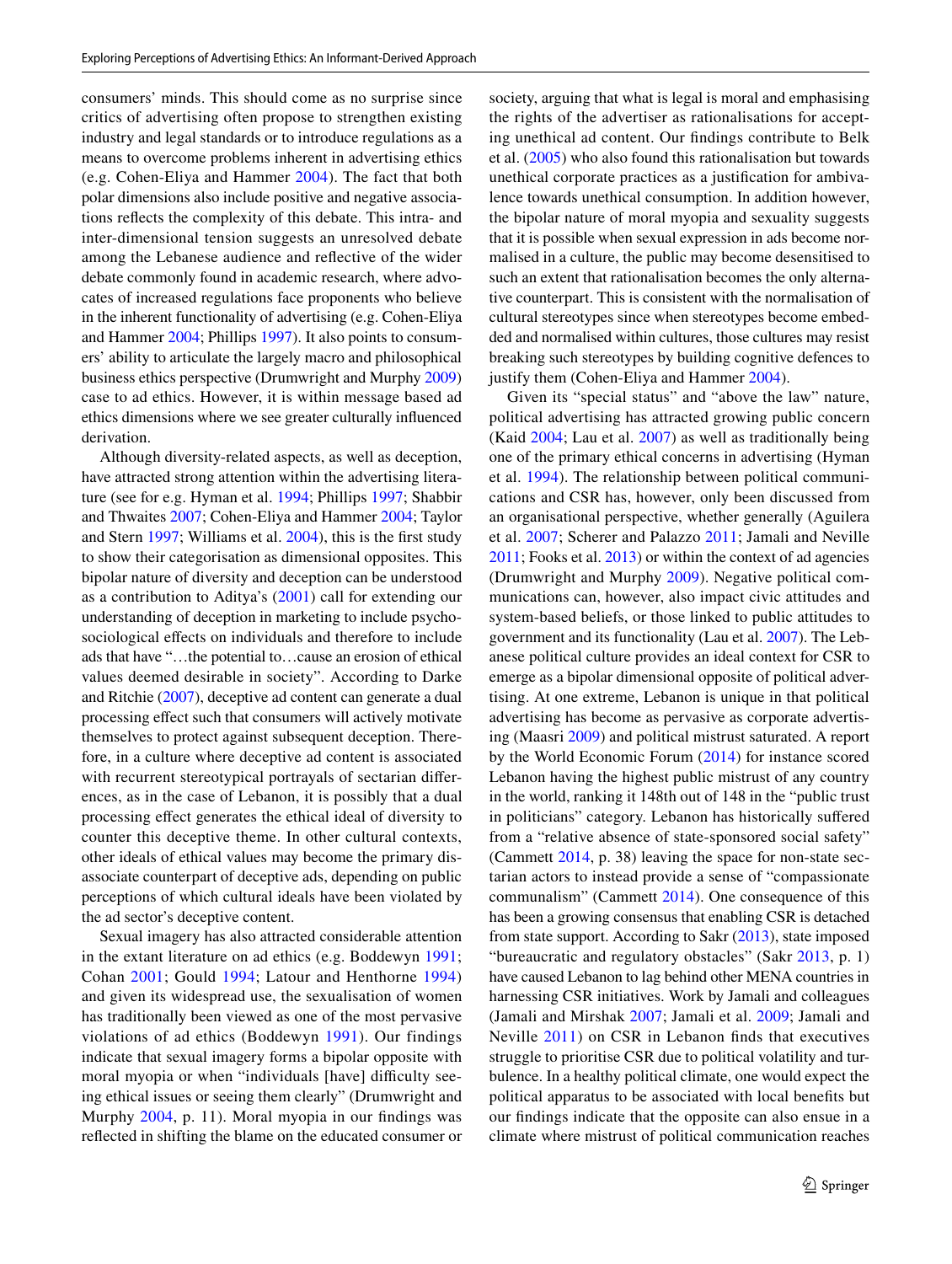saturation levels. It would, however, be interesting to assess if other civic attitudes are linked to political advertising in alternative cultural settings.

Harmful efects of advertising emerged as a separate negative dimension of ad ethics, which is in line with the most prevalent criticism of irresponsible ads—their potential for harm (e.g. Phillips [1997](#page-16-41); Nebenzahl and Jafe [1998](#page-16-46); Hyman [2009\)](#page-15-11). Positioned against harm, however, is cultural self-identity confrming the salience of this ethical ideal for the Lebanese public. As previously noted, Lebanese advertisers are increasingly keen to place viewers in a "culturally sterile" sphere (Nasr [2010\)](#page-16-33). This need has arisen from an historical imperative for post-confict identity re-construction. As Nagel [\(2000](#page-16-47), p. 226) suggests, the national agenda in Lebanon has been on fostering "an allegiance to Lebanon that supersedes narrow sectarian afliations", the latter which has often been perpetuated by Lebanon's ad landscape. The need for regaining a sense of cultural unity and shedding sectarian diferences, which may have been responsible for causing national trauma, is a social imperative in post-confict societies (LaCapra [1999](#page-15-45)). It is easy therefore to see therefore how associations of harm, the most direct and obvious violation arising from unethical ad content, would be positioned against cultural self-identity, which for any post-confict society is of paramount importance (Nagel [2000](#page-16-47); LaCapra [1999\)](#page-15-45).

Finally, our study makes a methodological contribution since no study to date has employed an emic, or indeed etic, based approach to derive general thoughts about ad ethics. The MDS approach employed demonstrates that informantbased techniques can provide a viable diagnostic tool for an ad sector to determine what is most salient to their audiences in relation to ad ethics. The bipolar opposites of each dimension represented the "outer limits" of the MDS solution generated and therefore represent the boundaries or latitudes of perceived ad ethics, or the most salient issues. It may be that additional intra-dimensional themes also exist, formed from combinations of dimensions but any such additional themes, would by default, be shaped by one or more of the bipolar themes already identifed. Additional intra-dimensional subclusters of themes would almost certainly add to the emic derivation of the target audience's unique fngerprint of ad ethics. The value of the MDS technique has therefore been in fulflling the original aim of the study of determining the latitudes or boundaries of perceived ad ethics, and therefore the most salient dimensions of ad ethics.

### **Managerial Implications**

Our research provides several managerially relevant insights. The audience-based understanding of ad ethics can and should be integrated in the development of country specifc ethical codes that, in contrast to codes formed from generalisations, or global codes of conduct, provide additional guidance for companies' day-to-day behaviour in the local ad sectors they serve. Ad agencies can beneft from knowing that what may appear salient to their audience can help in the designing of ad content that is socially and morally responsible. Informant-based approaches to determining ad ethics provide the ad sector with a "fnger on the pulse" assessment as part of an on-going evaluation of consumer public opinion in relation to ad ethics. Our approach therefore advocates a shift away from ad and research agency pre-determined parameters for evaluating ad ethics to an informant based and therefore emic orientation in defning and understanding the priorities, which should shape the ethicality of ads.

Identifying the bipolar nature of ethical domains also has important implications for regulating the ad sector and for ad agencies eager to align their content with their target audience norms and values, since if ad content fails to promote particular cultural ideals, this may become linked to a particular violation in ad ethics. Knowing which cultural ideals are linked to perceived violations can help the sector to better understand how its own content relates to its target audience's understanding of ethics. Promoting one end of a dimension, diversity for instance, may help in leveraging against public perceptions against its bipolar opposite, or deception. Similarly, reducing deceptive content may become linked to a heightened sense of advertiser responsibility towards diversity. Further research would be needed to validate this strategic option for improving ethical standards in ad content, but our study provides an initial foray into identifying patterns between salient themes of ad ethics.

### **Limitations**

Despite the obvious utility of MDS, it is not without limitations. A key limitation is the degeneracy of solutions, which occurs when perceptual maps "are not accurate representations of the similarity responses" (Hair et al. [2010](#page-15-22), p. 558). This problem could arise if all respondents provide similar word associations, if a local minimum is reached despite low stress levels, if there are other inconsistencies in the data or if the MDS program cannot reach a stable solution. Recommendations to deal with degeneracy proposed by Hair et al. ([2010](#page-15-22)) were followed and we did not detect any common signs of degeneracy (no perceptual output was characterised by either a circular pattern (that is when objects are found to be equally similar) or a clustered pattern (where objects are grouped at bipolar ends of a single dimension).

We also recognise the cross-sectional nature of the sample does not take into account potential changes in the audience's perceptions over time. Just as ethical relativism is based on societal defnitions of morality, cultures and underlying social norms do evolve and change over time (Crane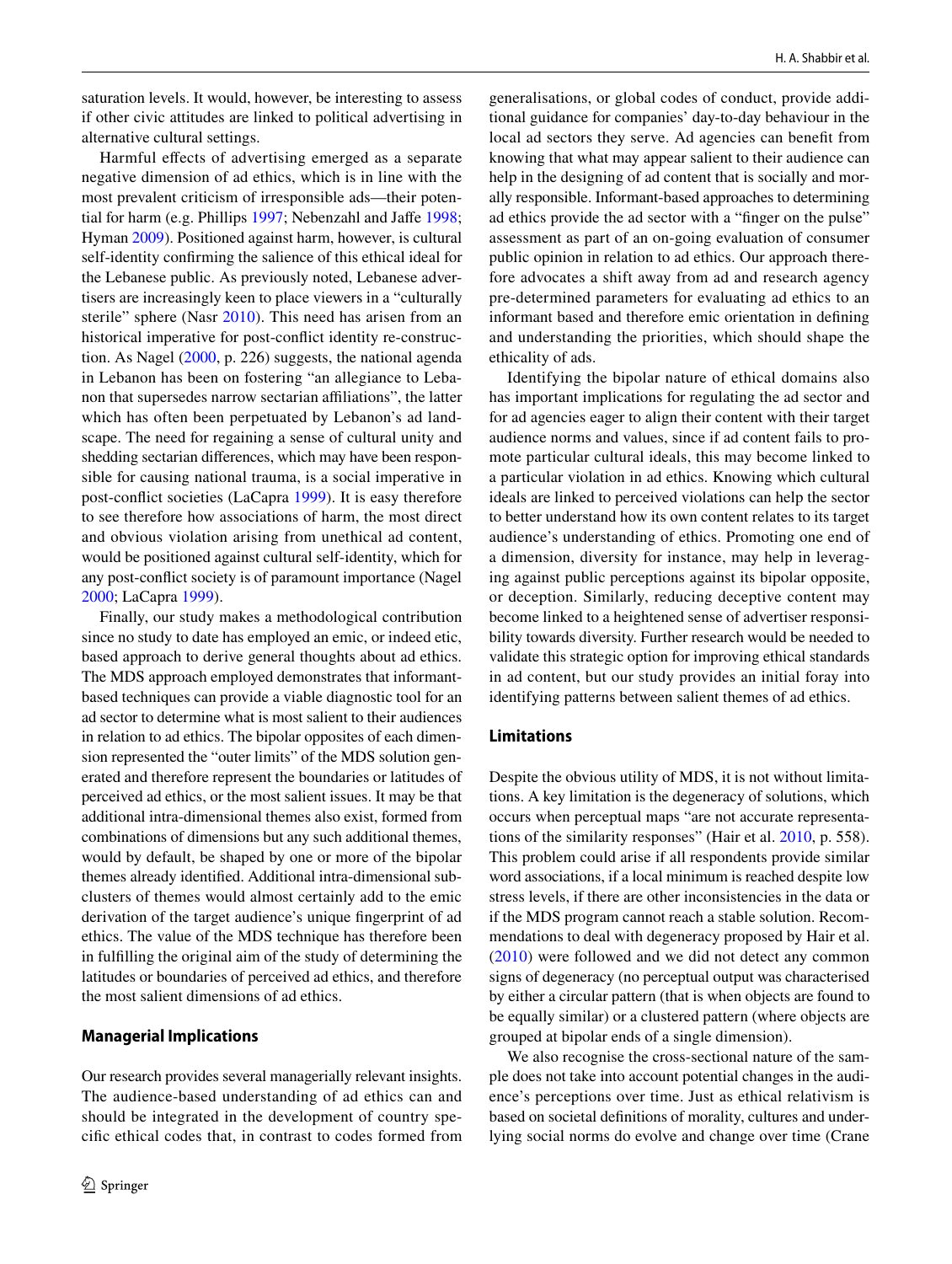and Matten [2004\)](#page-14-16). This is particularly the case with public perceptions infuenced by controversies. The authors are for instance currently engaged in assessing the efect of the Jimmy Saville sexual child abuse controversy in the UK, on pre- and post-perceptions of child abuse in the British public to demonstrate such shifting perceptions.

# **Avenues for Further Research**

This study is by no means an exhaustive one and as such provides an interesting platform for further research avenues. For instance, the specifc dimensions we derived in our study are specifc to the Lebanese public's perspective. Do alternative cultural contexts generate the same key dimensions but in alternative combinations? How specifc or generalizable is ethics in advertising cross-culturally? Is the Lebanese "fngerprint" truly a "fngerprint" or does it shift over time, that is how stable is this solution? Given the simplicity of conducting an MDS study and the increasing need to legitimise advertisement content in conjunction with the audience's perspective, MDS is ideal as a "fnger on the pulse" diagnostic tool for the sector to determine the fuctuating and/or stable underlying structure of perceived ad ethics.

We strongly suggest future researchers to incorporate other socio-demographic and attitudinal constructs (e.g. religion, willingness to boycott unethically advertised products) and perhaps behaviours (e.g. media consumption and literacy) to advance our understanding of a segmentional approach to understanding ad ethics. Carrigan et al. ([2005](#page-14-37) p. 488) explain that measurements in an international setting "should be developed in those settings not modifed to refect their contextual specifcs". An MDS-based approach clearly responds to this recommendation by drawing a picture of a specifc population's unique understanding of ad ethics. Future research might use the fndings presented within this study, as well as MDS applied to other stakeholder groups, to assess potential diferences between academic, practitioner and consumer understanding of ethics in advertising. A cross-cultural study to assess the impact of cultural dimensions on perception of ethics also constitutes an interesting avenue for further research. It is likely that some of the dimensions derived in this study are particularly salient to the Lebanese context, such as political marketing or cultural identity congruence. Further research would be needed to validate how locally determined perceived ad ethics truly is.

# **Conclusion**

Beyond establishing MDS as viable methodological approach, we provide a frst illustration of how ad ethics is perceived from an audience perspective. This perspective has been largely missing from the academic debate, but the knowledge can be leveraged to pre-empt unwarranted consumer-based outcomes. The multi-faceted and pluralistic nature of ad ethics indicates a complex inter-play between consumer concerns, the precise nature infuenced by local and cultural priorities but also underpinned by more universal concerns related to ad ethics. Taken collectively, we believe that a viewer-based conceptualisation of ad ethics was long necessary and hope that the fndings provided within this paper will stimulate more informant-based research to further understand the multi-faceted and pluralistic nature of ad ethics.

# **Compliance with Ethical Standards**

**Informed Consent** Informed consent was obtained from all individual participants included in the study.

**Open Access** This article is distributed under the terms of the Creative Commons Attribution 4.0 International License [\(http://creativecomm](http://creativecommons.org/licenses/by/4.0/) [ons.org/licenses/by/4.0/](http://creativecommons.org/licenses/by/4.0/)), which permits unrestricted use, distribution, and reproduction in any medium, provided you give appropriate credit to the original author(s) and the source, provide a link to the Creative Commons license, and indicate if changes were made.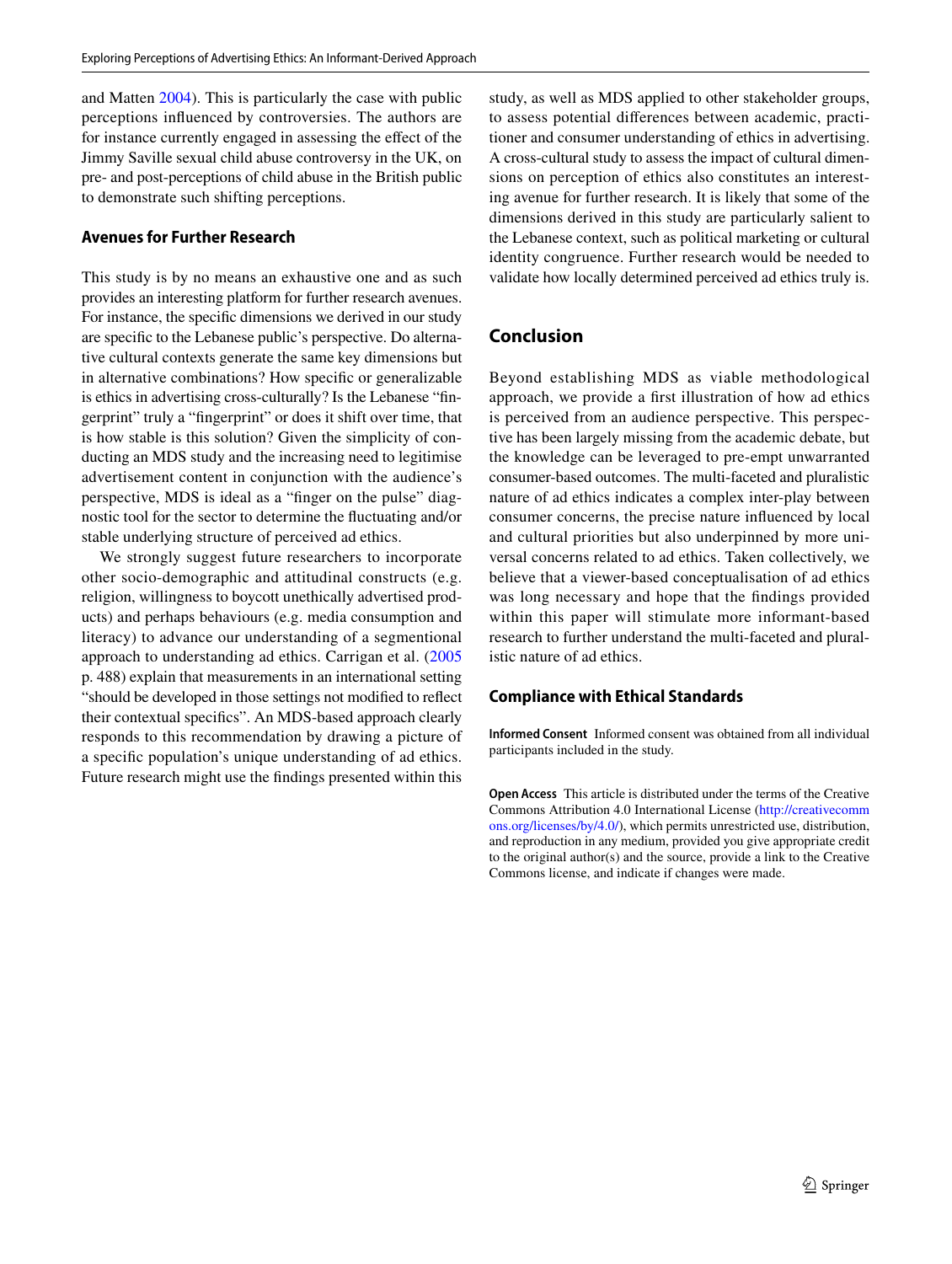# <span id="page-13-0"></span>**Appendix: Example of Consistency Check for dimensions 3 (Moral Myopia–Sexuality) and 4 (CSR—Political advertising)**

others. Inspection of the quadrant formed by the 2 dimension shows that the associations are consistent with the 2 dimensions. Associations located at the lower left quadrant such as



Appendix shows an exemplar two-dimensional solution for dimensions 3 and 4. At the negative end of dimension 3, associations such as "*use and display of women*", "*jewellery ads with sex appeal*" and "*large billboard ads for underwear*" suggest the label "Sexuality". The opposing end of dimension 3 presents associations which refect a degree of justifcation for the ad sector, such as "*Advertising messages are most of the time honest*", and "*advertising is only a tool*" and combined with other associations emphasizes the rights of the advertiser as rationalisations for accepting unethical ad content; therefore, this pole is coined "moral myopia" (Drumwright and Murphy, [2004\)](#page-15-9). The frst emergent dimension is hence termed "Sexuality–Moral Myopia". At the endpoints of dimension 4, we fnd associations such as "*contributions/donations*", "*Children's Cancer Center of Lebanon*", "*SESOBEL social service for children*", "*Corporate Social Responsibility*" and "*Humanitarian Ads for free*", which are opposed to elicitations such as "*Black market at times of elections*" and "*politicians abusing the ad system*". Consequently, the underlying continuum of this dimension is named "Corporate Social Responsibility-Politics".

A distinct cluster is visible at the negative endpoint of dimension 3 suggesting a very strong "Sexuality" variable. The associations load high on this dimension and very low on

"*No drugs*" (− 0.469939, − 0.720517), "*No vulgar, trashy, inappropriate images for kids*" − 0.38411, − 0.614664) and "*killing innocence of the youth*" (− 0.324771, − 0.341811) refect both a sexual orientation and a humanitarian cause. Similarly, associations on the upper left quadrant such as "*in some conservative regions, no freedom in advertising*" (− 0.51779, 0.450798) and "*flling the road with distasteful ads*" (− 0.505971, 0.299807) reflect a blend of the following two axes: "Politics" and "Sexuality". Another cluster is located centrally at the left quadrant, suggesting the existing interference of "Sexuality" with both "Politics" and "CSR". This interference remains minor as few items seem to be loading very high on Sexuality and very high on Politics simultaneously. This seems reasonable, as although common grounds between those axes exist (as explained before), Sexuality and Politics are bipolar according to our audience's perception.

Associations located at the other two right quadrants are more strongly spread, and thus more associations are representative of the axes. This suggests the reconciliation of Politics and CSR as being overlapping into Moral Myopia. The lower right quadrant comprises associations such as "*sometimes fair*" (0.533028, − 0.595314) and "*we rarely see a lie or a false promotion*" (0.58871, − 0.524907) that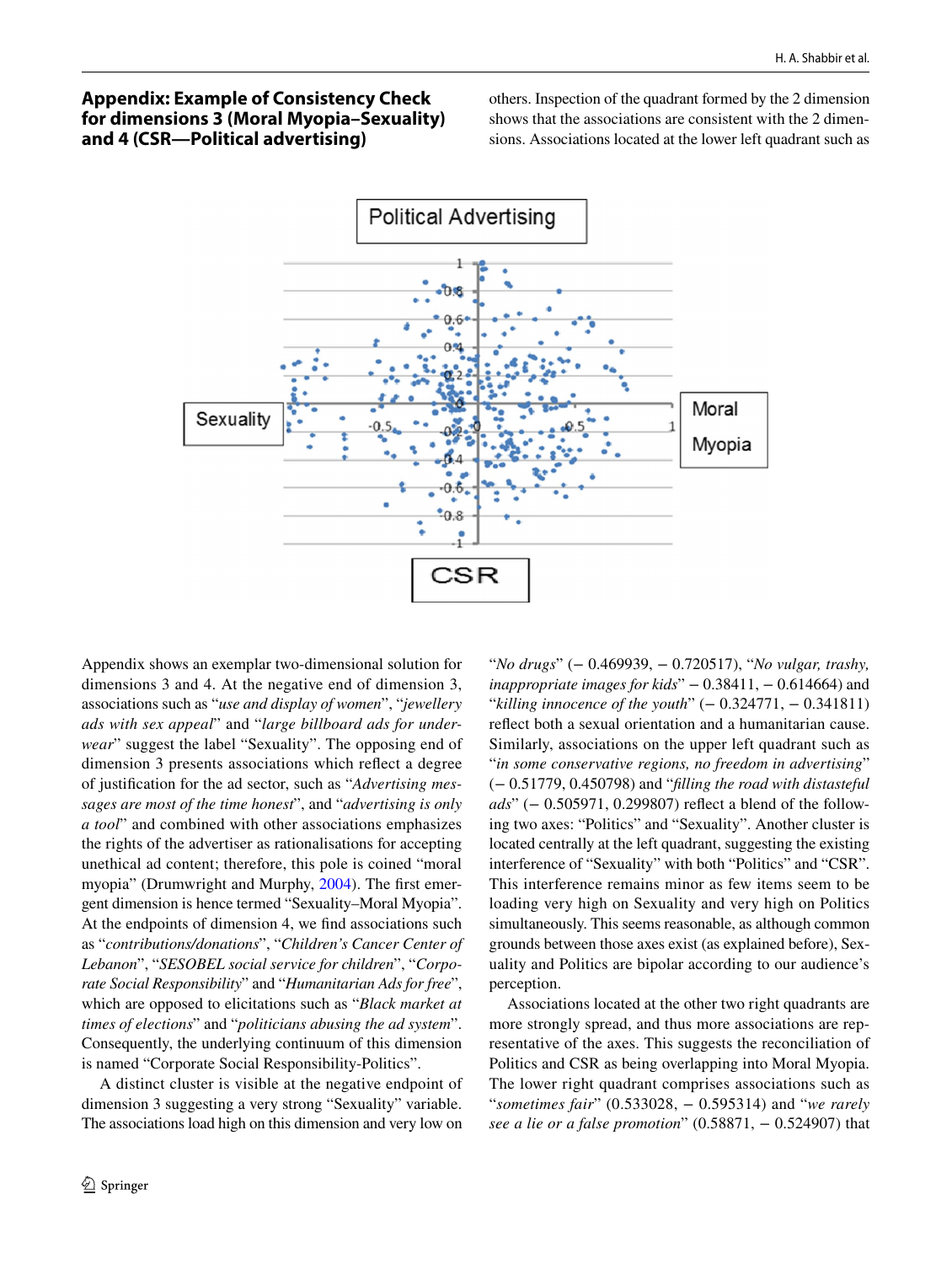refect the public silence concerning ad ethics whilst suggesting company ethics or CSR. Associations at the top right quadrant such as "*exceptions, always*" (0.418527, 0.802085), "*a tricky business*" (0.567855, 0.514279), "*critical decisions*" (0.590696, 0.560251) and "*complication*" 0.496771, 0.575926) are compatible with the poles "Politics" and "Moral Myopia". Many items seem to load on both of those dimensional poles, mirroring the complexity of the political arena in Lebanon. This type of analysis represents the depth of constant comparative analysis conducted for diferent patterns of dimensional inter-relations, in order to validate the conceptualisation of bipolar opposites.

# **References**

- <span id="page-14-32"></span>Aditya, R. N. (2001). The psychology of deception in marketing: A conceptual framework for research and practice. *Psychology & Marketing, 18*(7), 735–761.
- <span id="page-14-17"></span>Advertising Standards Authority (ASA). (2012). *Public perceptions of ofence and harm in UK advertising.* ASA.
- <span id="page-14-35"></span>Aguilera, R., Rupp, D. E., Williams, C. A., & Ganapathi, J. (2007). Putting the S back in corporate social responsibility: A multi-level theory of social change in organisations. *Academy of Management Review, 32*(3), 836–863.
- <span id="page-14-22"></span>Akbar, Y. H., & Samii, M. (2005). Emerging markets and international business: A research agenda. *Thunderbird International Business Review, 47*(4), 389–396.
- <span id="page-14-12"></span>Alexander, J., Tom C., & Shrubsole, G. (2011). Think of me as evil? Opening the ethical debates in advertising. *Public Interest Research Centre*, pp. 1–63.
- <span id="page-14-19"></span>Alvesson, M., & Kärreman, D. (2007). Constructing mystery: Empirical matters in theory development. *Academy of Management Review, 32*(4), 1265–1281.
- <span id="page-14-25"></span>Anderson, B. (2013). Shock value, sexism and superficiality: Lebanon's advertising problem. The Daily Star, Lebanon, October 9th. [http](http://www.dailystar.com.lb/News/Lebanon-News/2013/Oct-09/234028-shock-value-sexism-and-superficiality-lebanons-advertising-problem.ashx) [://www.dailystar.com.lb/News/Lebanon-News/2013/Oct-09/2340](http://www.dailystar.com.lb/News/Lebanon-News/2013/Oct-09/234028-shock-value-sexism-and-superficiality-lebanons-advertising-problem.ashx) [28-shock-value-sexism-and-superfciality-lebanons-advertising](http://www.dailystar.com.lb/News/Lebanon-News/2013/Oct-09/234028-shock-value-sexism-and-superficiality-lebanons-advertising-problem.ashx)[problem.ashx.](http://www.dailystar.com.lb/News/Lebanon-News/2013/Oct-09/234028-shock-value-sexism-and-superficiality-lebanons-advertising-problem.ashx) Accessed October 27, 2016.
- <span id="page-14-7"></span>Belk, R. W., Devinney, T., & Eckhardt, G. (2005). Consumer ethics across cultures. *Consumption Markets & Culture, 8*(3), 275–289.
- <span id="page-14-2"></span>Beltramini, R. F. (2003). Advertising ethics: The ultimate oxymoron? *Journal of Business Ethics, 48*(1), 215–216.
- <span id="page-14-15"></span>Berry, J. W. (1990). Imposed etics, emics, derived etics: Their conceptual and operational status in cross-cultural psychology. In T. N. Headland, K. L. Pike, & M. Harris (Eds.), *Emics and etics: The insider/outsider debate* (pp. 28–47). Newbury Park, CA: Sage.
- <span id="page-14-28"></span>Bijmolt, T. H. A., & Wedel, M. (1999). A comparison of multidimensional scaling methods for perceptual mapping. *Journal of Marketing Research, 36*(2), 277–285.
- <span id="page-14-10"></span>Boddewyn, J. J. (1991). Controlling sex and decency in advertising around the world. *Journal of Advertising, 20*(4), 25–35.
- <span id="page-14-20"></span>Borg, I., & Groenen, P. J. F. (2005). *Modern multidimensional scaling: Theory and applications*. Berlin: Springer.
- <span id="page-14-11"></span>Bristor, J. M., Lee, R. G., & Hunt, M. R. (1995). Race and ideology— African-American images in television advertising. *Journal of Public Policy & Marketing, 14*(1), 48–59.
- <span id="page-14-21"></span>Burgess, S. M., & Steenkamp, J. E. M. (2006). Marketing renaissance: How research in emerging markets advances marketing science and practice. *International Journal of Research in Marketing, 23*(4), 337–356.
- <span id="page-14-4"></span>Bush, A. J., & Bush, V. D. (1994). The narrative paradigm as a perspective for improving ethical evaluations of advertisements. *Journal of Advertising, 23*(3), 31–41.
- <span id="page-14-1"></span>Calfee, J. E. (1997). *Fear of persuasion: A New perspective on advertising and regulation*. Monnaz: Agora with American Enterprise Institute Press.
- <span id="page-14-36"></span>Cammett, M. (2014). *Compassionate communalism: Welfare and sectarianism in Lebanon*. Ithaca: Cornell University Press.
- <span id="page-14-37"></span>Carrigan, M., Marinova, S., & Szmigin, I. (2005). Ethics and international marketing: Research background and challenges. *International Marketing Review, 22*(5), 481–493.
- <span id="page-14-6"></span>Casmir, F. L. (2013). *Ethics in intercultural and international communications*. New Jersey: Routledge.
- <span id="page-14-14"></span>Cayla, J., & Eckhardt, G. A. (2008). Asian brands and the shaping of a transnational imagined community. *Journal of Consumer Research, 35*(2), 216–230.
- <span id="page-14-26"></span>CIA World Fact Book. (2016). World fact book Lebanon. [https://www.](https://www.cia.gov/library/publications/the-world-factbook/geos/le.html) [cia.gov/library/publications/the-world-factbook/geos/le.html](https://www.cia.gov/library/publications/the-world-factbook/geos/le.html). Accessed January 6, 2017.
- <span id="page-14-29"></span>Chen, C. (2003). *Mapping scientifc frontiers: The quest for knowledge visualization*. London: Springer.
- <span id="page-14-34"></span>Cohan, J. A. (2001). Towards a new paradigm in the ethics of women's advertising. *Journal of Business Ethics, 33*(4), 323–337.
- <span id="page-14-31"></span>Cohen-Eliya, M., & Hammer, Y. (2004). Advertisements, stereotypes, and freedom of expression. *Social Philosophy, 35*(2), 165–187.
- <span id="page-14-30"></span>Consolidated Code of Advertising and Marketing Communication Practice. (2011). *International chamber of commerce*, pp. 1–58. Paris, France.
- <span id="page-14-3"></span>Cook, W. A. (2008). The soul of the meaningful advertisement. *Journal of Advertising Research, 48*(1), 1–3.
- <span id="page-14-18"></span>Coulter, R. A., Zaltman, G., & Coulter, K. S. (2001). Interpreting consumer perceptions of advertising: an application of the Zaltman metaphor elicitation technique. *Journal of Advertising, 30*(4), 1–21.
- <span id="page-14-16"></span>Crane, A., & Matten, D. (2004). *Business ethics: A European perspective: Managing corporate citizenship and sustainability in the age of globalization*. Oxford: Oxford University Press.
- <span id="page-14-13"></span>Cronin, A. (2004). Regimes of mediation: Advertising practitioners as cultural intermediaries. *Consumption Markets & Culture, 7*(4), 349–369.
- <span id="page-14-8"></span>Cunningham, P. H. (1999). Ethics of advertising. In J. P. Jones (Ed.), *The advertising business* (pp. 499–513). London: Sage.
- <span id="page-14-24"></span>Dakroub, H. (2008). *Billboard truce eases tensions in Lebanon*. Pittsburgh: Post-Gazette.
- <span id="page-14-33"></span>Darke, P. R., & Ritchie, R. J. (2007). The defensive consumer: Advertising deception, defensive processing, and distrust. *Journal of Marketing Research, 44*(1), 114–127.
- <span id="page-14-27"></span>Dong, H.-K. (1983). Method of complete triads: An investigation of unreliability in multi-dimensional perception of nations. *Multivariate Behavioral Research, 18,* 85–96.
- <span id="page-14-0"></span>Drumwright, M. E. (2008). Advertising ethics: A multi-level theory approach. In G. J. Tellis & T. Amblerh (Eds.), *The SAGE handbook of advertising* (pp. 398–416). London: SAGE Publications.
- <span id="page-14-9"></span>Drumwright, M. E. (2012). Ethics and advertising theory. In R. Shelly & E. Thorson (Eds.), *Advertising theory* (pp. 463–479). New York: Routledge.
- <span id="page-14-23"></span>Drumwright, M.E (2016). In Albright, Claire, Study fnds ethical infractions in advertising in emerging markets in the middle east. DailyTexanOnline, [http://www.dailytexanonline.com/2016](http://www.dailytexanonline.com/2016/08/24/study-finds-ethical-infractions-in-advertising-in-emerging-markets-in-the-middle-east) [/08/24/study-fnds-ethical-infractions-in-advertising-in-emerging](http://www.dailytexanonline.com/2016/08/24/study-finds-ethical-infractions-in-advertising-in-emerging-markets-in-the-middle-east) [-markets-in-the-middle-east](http://www.dailytexanonline.com/2016/08/24/study-finds-ethical-infractions-in-advertising-in-emerging-markets-in-the-middle-east).
- <span id="page-14-5"></span>Drumwright, M. E., & Kamal, S. (2016). Habitus, doxa, and ethics: Insights from advertising in emerging markets in the Middle East and North Africa. *Consumption Markets & Culture, 19*(2), 172–205.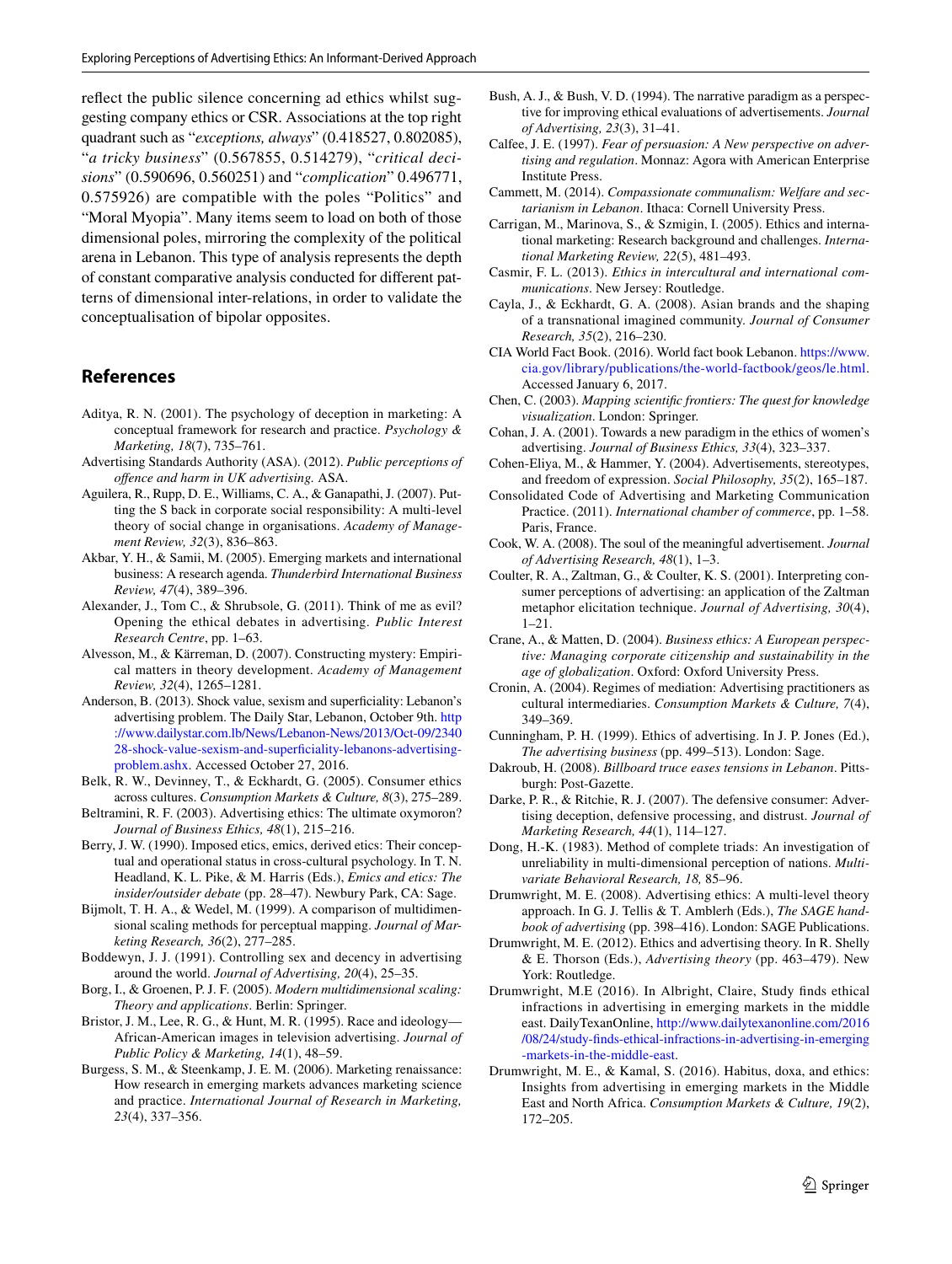- <span id="page-15-9"></span>Drumwright, M. E., & Murphy, P. E. (2004). How advertising practitioners view ethics—Moral muteness, moral myopia, and moral imagination. *Journal of Advertising, 33*(2), 7–24.
- <span id="page-15-3"></span>Drumwright, M. E., & Murphy, P. E. (2009). The current state of advertising ethics. *Journal of Advertising, 38*(1), 83–107.
- <span id="page-15-25"></span>Dubai Press Club. (2012). Arab Media Outlook 2011–2015: Exposure and transition. [https://www.deloitte.com/view/en\\_PS/gz/industri](https://www.deloitte.com/view/en_PS/gz/industries/technology-mediatelecommunications/mediasite/f8047726d4d07310VgnVCM3000001c56f00aRCRD.htm%5d) [es/technology-mediatelecommunications/mediasite/f8047726](https://www.deloitte.com/view/en_PS/gz/industries/technology-mediatelecommunications/mediasite/f8047726d4d07310VgnVCM3000001c56f00aRCRD.htm%5d) [d4d07310VgnVCM3000001c56f00aRCRD.htm\].](https://www.deloitte.com/view/en_PS/gz/industries/technology-mediatelecommunications/mediasite/f8047726d4d07310VgnVCM3000001c56f00aRCRD.htm%5d) Retrieved January 11, 2014.
- <span id="page-15-21"></span>Ellis, A. (1962). *Reason and emotion in psychotherapy*. Secaucus, NJ: Lyle Stuart.
- <span id="page-15-2"></span>Fam, K.-S., Waller, D. S., & Yang, Z. (2009). Addressing the advertising of controversial products in China: An empirical approach. *Journal of Business Ethics, 88*(4), 43–58.
- <span id="page-15-29"></span>Farah, M. F., & El Samad, L. (2014). The efects of religion and religiosity on advertisement assessment among Lebanese consumers. *Journal of International Consumer Marketing, 26*(4), 344–369.
- <span id="page-15-28"></span>Farah, M. F., & El Samad, L. (2015a). Controversial product advertisements in Lebanon. *Journal of Islamic Marketing, 6*(1), 22–43.
- <span id="page-15-30"></span>Farah, M. F., & El Samad, L. (2015b). The infuence of gender on the assessment of controversial products' advertisement in Lebanon. *Advertising & Society Review*, 16(2).
- <span id="page-15-32"></span>Farah, M. F., & Newman, A. (2010). A socio-cognitive approach to exploring consumer boycott intelligence. *Journal of Business Research, 63*(4), 347–355.
- <span id="page-15-42"></span>Fooks, G., Gilmore, A., Collin, J., Holden, C., & Lee, K. (2013). The limits of corporate social responsibility: Techniques of neutralization, stakeholder management and political CSR. *Journal of Business Ethics, 112*(2), 283–299.
- <span id="page-15-17"></span>Freeman, R. E. (1984). *Strategic management: A stakeholder approach*. Boston: Pitman.
- <span id="page-15-16"></span>Garcia, E., & Yang, K. C. C. (2006). Consumer responses to sexual appeals in cross-cultural advertising. *Journal of International Consumer Marketing, 19*(2), 29–51.
- <span id="page-15-37"></span>Glaser, B. G., & Strauss, A. L. (1967). *The discovery of grounded theory: Strategies for qualitative research*. Chicago: Aldine Publishing Company.
- <span id="page-15-4"></span>Gould, S. J. (1994). Sexuality and ethics in advertising: A research agenda and policy guideline perspective. *Journal of Advertising, 23*(3), 73–80.
- <span id="page-15-20"></span>Griessmair, M., Shrunk, G., & Auer-Srnka, K. J. (2011). Dimensional mapping: Applying DQR and MDS to explore the perceptions of seniors' role in advertising. *Psychology & Marketing, 28*(10), 1061–1086.
- <span id="page-15-15"></span>Haidt, J., & Joseph, C. (2004). Intuitive ethics: How innately prepared intuitions generate culturally variable virtues. *Daedalus, 133*(4), 55–66.
- <span id="page-15-22"></span>Hair, J. F., Black, W. C., Babin, B. J., Anderson, R. E., & Tatham, R. L. (2010). *Multivariate data analysis* (6th ed.). Upper Saddle River: Prentice Hall.
- <span id="page-15-14"></span>Hall, B. J. (2013). Culture, ethics and communications. In F. L. Casmir (Ed.), *Ethics in intercultural and international communications*. New Jersey: Routledge.
- <span id="page-15-33"></span>Hannerz, U. (1996). *Transnational connections: Culture, people, places*. London: Routledge.
- <span id="page-15-6"></span>Hastings, G., Stead, M., & Webb, J. (2004). Fear appeals in social marketing: Strategic and ethical reasons for concern. *Psychology & Marketing, 21*(11), 961–986.
- <span id="page-15-35"></span>Henry, W. A., & Stumpf, R. V. (1975). Time and accuracy measures for alternative multidimensional scaling data collection methods. *Journal of Marketing Research, 12*(2), 165–170.
- <span id="page-15-12"></span>Holbrook, M. B. (1987). Mirror, mirror on the Wall: Whose the fairest of us all. *Journal of Marketing, 51*(6), 104–109.
- <span id="page-15-11"></span>Hyman, M. R. (2009). Responsible ads: A workable ideal. *Journal of Business Ethics, 87*(2), 199–210.
- $\circled{2}$  Springer
- <span id="page-15-10"></span>Hyman, M. R., Skipper, R., & Tansey, R. (1990). Ethical codes are not enough. *Business Horizons, 33*(2), 15–22.
- <span id="page-15-7"></span>Hyman, M. R., & Tansey, R. (1990). The ethics of psychoactive ads. *Journal of Business Ethics, 9*(2), 105–114.
- <span id="page-15-0"></span>Hyman, M. R., Tansey, R., & Clark, J. W. (1994). Research on advertising ethics: Past, present, and future. *Journal of Advertising, 23*(3), 5–15.
- <span id="page-15-43"></span>Jamali, D., & Mirshak, R. (2007). Corporate social responsibility (CSR): Theory and practice in a developing country context. *Journal of Business Ethics, 72*(3), 243–262.
- <span id="page-15-41"></span>Jamali, D., & Neville, B. (2011). Convergence versus divergence of CSR in developing countries: An embedded multi-layered institutional lens. *Journal of Business Ethics, 102*(4), 599–621.
- <span id="page-15-44"></span>Jamali, D., Sidani, Y., & El-Asmar, K. (2009). A three country comparative analysis of managerial CSR perspectives: Insights from Lebanon, Syria and Jordan. *Journal of Business Ethics, 85*(2), 173–192.
- <span id="page-15-36"></span>Jaworska, N., & Chupetlovska-Anastasova, A. (2009). A review of multidimensional scaling (MDS) and its utility in various psychological domains. *Tutorials in Quantitative Methods for Psychology, 5*(1), 1–10.
- <span id="page-15-19"></span>Jenkins, O. H. (1999). Understanding and measuring tourist destination images. *International Journal of Tourism Research, 1*(1), 1–15.
- <span id="page-15-18"></span>Jensen, M. C. (2002). Value maximization, stakeholder theory, and the corporate objective function. *Business Ethics Quarterly, 12*(2), 235–256.
- <span id="page-15-39"></span>Kaid, L. L. (2004). *Handbook of political communication research*. New York: Routeledge.
- <span id="page-15-23"></span>Kalliny, M., Beydoun, A.-R., Saran, A., & Gentry, L. (2009). Cultural diferences in television celebrity use in the United States and Lebanon. *Journal of International Business Research, 8*(1), 91–106.
- <span id="page-15-31"></span>Kamalipour, Y. R., & Rampal, R. K. (2001). *Media, sex, violence, and drugs in the global village*. Lanham, Maryland: Rowman Littlefeld.
- <span id="page-15-5"></span>Kilbourne, J. (1999). *Can't buy my love*. New York, NY: Simon & Schuster.
- <span id="page-15-26"></span>Kraidy, M. M. (2007). Saudi Arabia, Lebanon and the changing Arab information order. *International Journal of Communication, 1,* 139–156.
- <span id="page-15-27"></span>Kraidy, M. M. (2010). Transnational television and asymmetrical interdependence in the Arab world: The growing infuence of the Lebanese satellite broadcasters. *Transnational Broadcasting Studies, 5*(Winter), 1–4.
- <span id="page-15-34"></span>Kruskal, J. B., & Wish, M. (1977). *Multidimensional scaling*. Beverly Hills CA: Sage Publications.
- <span id="page-15-45"></span>LaCapra, D. (1999). Trauma, absence, loss. *Critical inquiry, 25*(4), 696–727.
- <span id="page-15-1"></span>Laczniak, G. R. (1998). Refections on the 1997 Vatican statements regarding ethics in advertising. *Journal of Public Policy & Marketing, 17*(2), 320–324.
- <span id="page-15-13"></span>LaFerle, C. (2015). The intersection of culture and advertising ethics in a global marketplace. In M. Dufy & E. Thorson (Eds.), *Persuasion ethics today* (pp. 162–181). London: Routledge.
- <span id="page-15-24"></span>Lages, C. R., Pfajfar, G., & Shoham, A. (2015). Challenges in conducting and publishing research on the Middle East and Africa in leading journals. *International Marketing Review, 32*(1), 52–77.
- <span id="page-15-38"></span>LaTour, M. S., & Henthorne, T. L. (1994). Ethical judgements of sexual appeals in print advertising. *Journal of Advertising, 23*(3), 81–90.
- <span id="page-15-8"></span>LaTour, M. S., & Zahra, S. A. (1989). Fear Appeals as advertising strategy: Should they be used? *Journal of Consumer Marketing, 6*(2), 61–70.
- <span id="page-15-40"></span>Lau, R. R., Sigelman, L., & Rovner, I. B. (2007). The effects of negative political campaigns: A meta-analytic reassessment. *Journal of Politics, 69*(4), 1176–1209.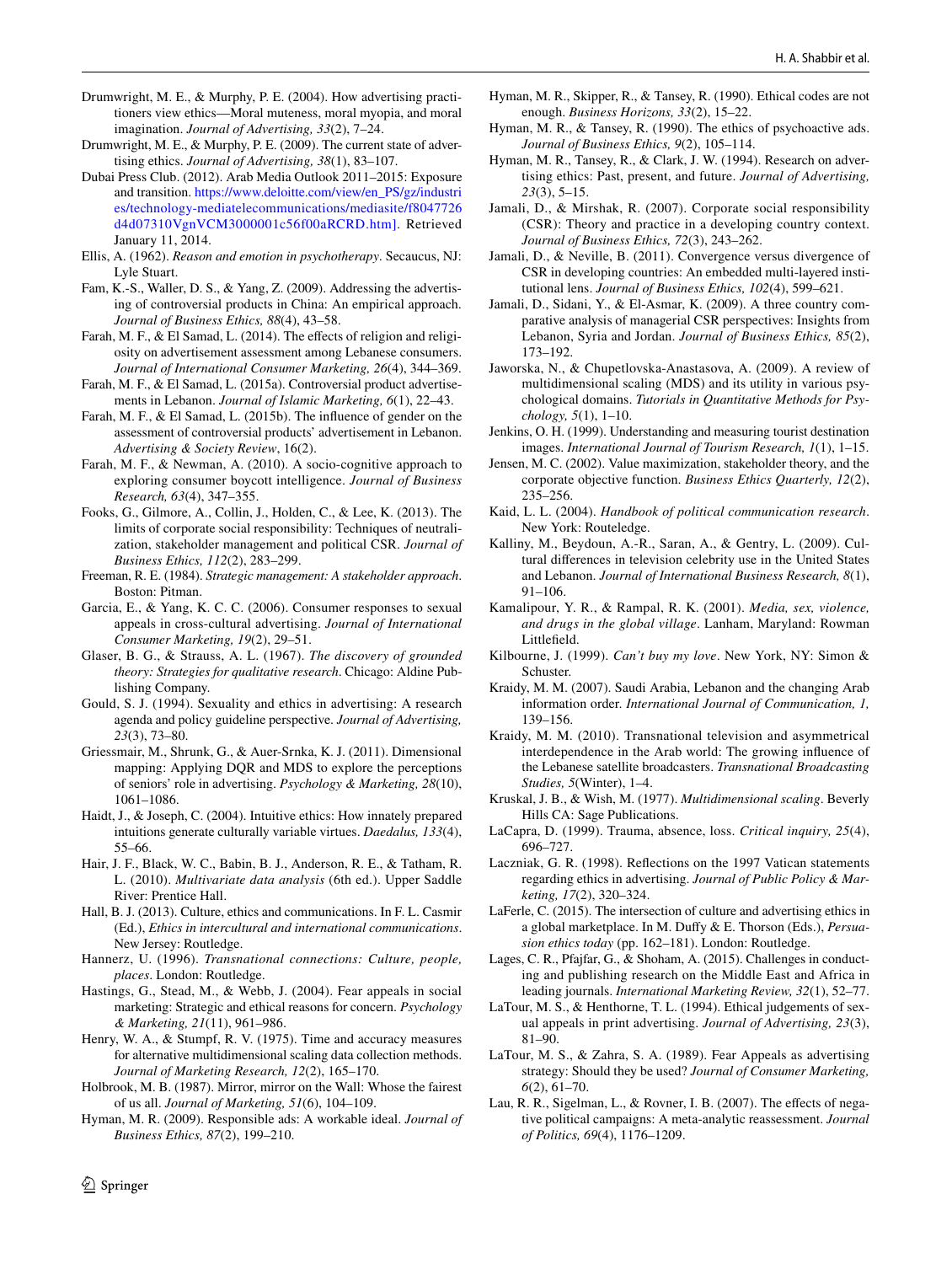- <span id="page-16-28"></span>Lazarus, A. A. (1989). *The practice of multimodal therapy: Systematic, comprehensive, and efective psychotherapy*. Baltimore: Johns Hopkins University Press.
- <span id="page-16-44"></span>Maasri, Z. (2009). Off the wall: Political posters of the Lebanese civil *war*. I.B Tairis: London.
- <span id="page-16-38"></span>MacCallum, R. C., & Cornelius, E. T. (1977). A Monte Carlo investigation of recovery of structure by ALSCAL. *Psychometrika, 42,* 401–428.
- <span id="page-16-29"></span>Mahoney, M. J. (1974). *Cognition and behavior modifcation*. Cambridge: MA, Ballinger.
- <span id="page-16-12"></span>McCracken, G. D. (1986). Culture and consumption: A theoretical account of the structure and movement of the cultural meaning of consumer goods. *Journal of Consumer Research, 13*(1), 71–84.
- <span id="page-16-34"></span>Mitchell, A. A., & Olson, J. C. (1981). Are product attribute beliefs the only mediators of advertising efects on brand attitudes? *Journal of Marketing Research, 18*(3), 318–322.
- <span id="page-16-14"></span>Moon, Y. S., & Franke, G. R. (2000). Cultural infuences on agency practitioners' ethical perceptions: A comparison of Korea and the U.S. *Journal of Advertising, 29*(1), 51–65.
- <span id="page-16-9"></span>Moore, E. S. (2004). Children and the changing world of advertising. *Journal of Business Ethics, 52*(2), 161–167.
- <span id="page-16-16"></span>Morris, M. W., Leung, K., Ames, D., & Lickel, B. (1999). Views from inside and outside: Integrating emic and etic insights about culture and justice judgment. *Academy of Management Review, 24*(4), 781–796.
- <span id="page-16-47"></span>Nagel, C. (2000). Ethnic confict and urban redevelopment in downtown Beirut. *Growth and Change, 31*(2), 211–234.
- <span id="page-16-33"></span>Nasr, A. (2010). *The advertising construction of identity in Lebanese television*. Austin: University of Texas at Austin.
- <span id="page-16-46"></span>Nebenzahl, I. D., & Jafe, E. D. (1998). Ethical dimensions of advertising executions. *Journal of Business Ethics, 17*(7), 805–815.
- <span id="page-16-23"></span>O'Barr, W. M. (1994). *Culture and the ad: Exploring otherness in the world of advertising*. Boulder: Westview Press.
- <span id="page-16-35"></span>Olson, J. C., & Muderrisoglu, A. (1979). The stability of responses obtained by free elicitation: Implications for measuring attribute salience and memory structure. *Advances in Consumer Research, 6,* 269–275.
- <span id="page-16-40"></span>Perreault, W. D., Jr., & Leigh, L. E. (1989). Reliability of nominal data based on qualitative judgments. *Journal of Marketing Research, 26*(2), 135–148.
- <span id="page-16-31"></span>Pew Research. (2011). The future of the global muslim population: Projections for 2010–2030. [http://pewresearch.org/pubs/1872/musl](http://pewresearch.org/pubs/1872/muslim-population-projections-worldwide-fast-growth) [im-population-projections-worldwide-fast-growth.](http://pewresearch.org/pubs/1872/muslim-population-projections-worldwide-fast-growth) Accessed February 26, 2014.
- <span id="page-16-21"></span>Phau, I., & Prendergast, G. (2001). Offensive advertising: A view from Singapore. *Journal of Promotion Management, 7*(1/2), 71–90.
- <span id="page-16-41"></span>Phillips, M. J. (1997). *Ethics and manipulation in advertising: Answering a fawed indicement*. Westport: Quorum Books.
- <span id="page-16-30"></span>Pinkley, R. L. (1990). Dimensions of confict frame: Disputant interpretations of confict. *Journal of Applied Psychology, 75*(2), 117–126.
- <span id="page-16-26"></span>Pinkley, R. L., Gelfand, M., & Duan, L. (2005). When, where and how: The use of multidimensional-scaling methods in the study of negotiation and social confict. *International Negotiation, 10*(1), 79–96.
- <span id="page-16-2"></span>Pollay, R. (1986). The distorted mirror: Refections on the unintended consequences of advertising. *Journal Of Marketing, 50*(4), 18–36.
- <span id="page-16-3"></span>Pollay, R. (1987). On the value of refections on the values in "The Distorted Mirror". *Journal of Marketing, 51*(6), 104–109.
- <span id="page-16-7"></span>Polonsky, M., & Hyman, M. R. (2007). A multiple stakeholder perspective on responsibility in advertising. *Journal of Advertising, 36*(2), 5–13.
- <span id="page-16-10"></span>Preston, C. (2004). Children's advertising: The ethics of economic socialisation. *International Journal of Consumer Studies, 28*(4), 364–370.
- <span id="page-16-22"></span>Rawwas, M. Y. (2001). Culture, personality and morality: A typology of international consumers' ethical beliefs. *International Marketing Review, 18*(2), 188–211.
- <span id="page-16-19"></span>Reast, J., Palihadawana, D., & Shabbir, H. A. (2008). The ethical aspects of direct-to-consumer advertising of prescription drugs in the United Kingdom: Physicians versus consumer views. *Journal of Advertising Research, 48*(3), 450–464.
- <span id="page-16-24"></span>Reidenbach, R. E., & Robin, D. P. (1988). Some initial steps toward improving the measurement of ethical evaluations of marketing activities. *Journal of Business Ethics, 7*(11), 871–879.
- <span id="page-16-25"></span>Reilly, M. D. (1990). Free elicitation of descriptive adjectives for tourism image assessment. *Journal of Travel Research, 28*(4), 69–76.
- <span id="page-16-17"></span>Reinecke, J., Arnold, D. G., & Palazzo, G. (2016). Qualitative methods in business ethics, corporate responsibility, and sustainability research. *Business Ethics Quarterly, 26*(4), 13–22.
- <span id="page-16-1"></span>Richards, J. I. (2008). Advertising ethics. In W. Donsbach (Ed.), *The international encyclopedia of communications* (pp. 77–82). Milton: Blackwell Publishers.
- <span id="page-16-5"></span>Ringold, D. J. (1998). A comment on the pontifcal council for social communications' ethics in advertising. *Journal of Public Policy & Marketing, 17*(2), 332–335.
- <span id="page-16-45"></span>Sakr, E. (2013). Lebanon lags behind MENA in corporate social responsibility. The Daily Star, Lebanon. March 19th, 2013. Accessed March 6, 2015.
- <span id="page-16-18"></span>Sawang, S. (2010). Sex appeal in advertising: What consumers think. *Journal of Promotion Management, 16*(1), 167–187.
- <span id="page-16-43"></span>Scherer, A. G., & Palazzo, G. (2011). The new political role of business in a globalized world: A review of a new perspective on CSR and its implications for the frm, governance, and democracy. *Journal of Management Studies, 48*(4), 899–931.
- <span id="page-16-11"></span>Shabbir, H. A., Hyman, M. R., Reast, J., & Palihawadana, D. (2014). Deconstructing subtle racist imagery in television ads. *Journal of Business Ethics, 123*(3), 421–436.
- <span id="page-16-0"></span>Shabbir, H. A., & Thwaites, D. (2007). The use of humor to mask deceptive advertising: It's no laughing matter. *Journal of Advertising, 36*(2), 75–85.
- <span id="page-16-6"></span>Skipper, R., & Hyman, M. R. (1993). On measuring ethical judgments. *Journal of Business Ethics, 12*(7), 535–545.
- <span id="page-16-32"></span>Smith, C. (2016). *Advertisers' ethical dilemmas in emerging markets* (pp. 1–4). Fountainebleau: INSEAD.
- <span id="page-16-4"></span>Smith, N. C., & Quelch, J. A. (1993). *Ethics in marketing*. Homewood, IL: Irwin.
- <span id="page-16-20"></span>Soni, P., & Singh, R. (2012). Mediation of TV advertising to children: An empirical study of Indian mothers. *Society and Business Review, 7*(3), 244–259.
- <span id="page-16-37"></span>Spence, I., & Graef, J. (1974). The determination of underlying dimensionality of an empirically obtained matrix of proximities. *Multivariate Behavioral Research, 9*(3), 331–341.
- <span id="page-16-36"></span>Steenkamp, J. B., & Van Trijp, H. C. M. (1997). Attribute elicitation in marketing research: A comparison of three procedures. *Marketing Letters, 8*(3), 153–165.
- <span id="page-16-39"></span>Steyvers, M. (2002). *Multidimensional scaling—Encyclopedia of cognitive science*. London: Macmillan.
- <span id="page-16-27"></span>Strauss, A., & Corbin, J. M. (1997). *Grounded theory in practice*. London: SAGE Publications.
- <span id="page-16-13"></span>Sun, Z. (2015). How advertising elicits desire and provides role models: Insights from colonialism. *Consumption Markets & Culture, 18*(4), 365–385.
- <span id="page-16-8"></span>Swaidan, Z. (2012). Culture and consumer ethics. *Journal of Business Ethics, 108*(2), 201–213.
- <span id="page-16-15"></span>Taylor, S., Beechler, S., & Napier, N. (1996). Towards an integrative model of strategic international human resource management. *Academy of Management Review, 21*(4), 959–985.
- <span id="page-16-42"></span>Taylor, C. R., & Stern, B. B. (1997). Asian-Americans: Television advertising and the 'model minority' stereotype. *Journal of Advertising, 2*(2), 47–61.